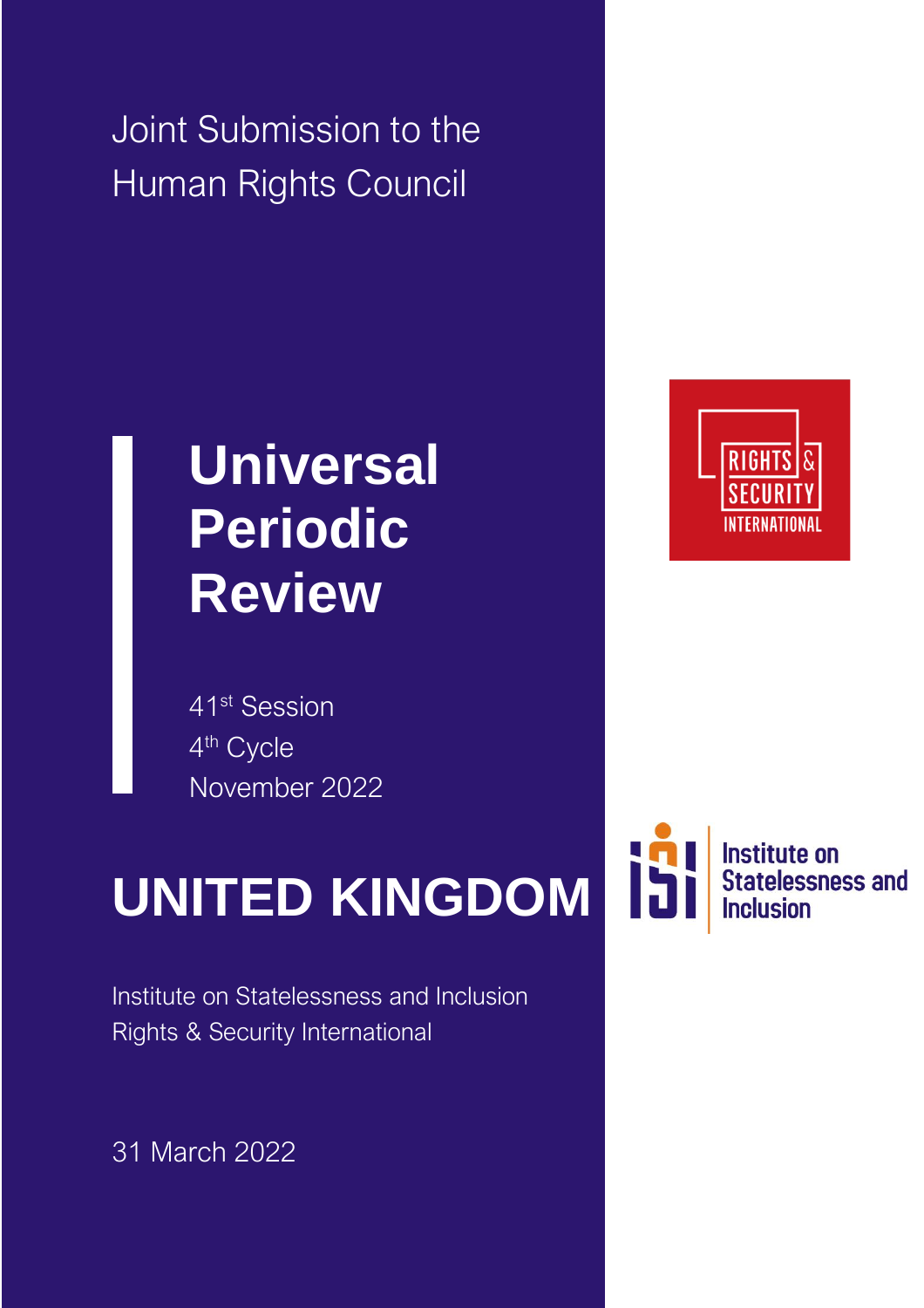#### Joint Submission to the Human Rights Council at the 41st Session of the Universal Periodic Review.

### **UNITED KINGDOM**

#### **A. Introduction**

- 1. Rights & Security International ('RSI')<sup>1</sup> and the Institute on Statelessness and Inclusion ('ISI')<sup>2</sup> make this joint submission to the Universal Periodic Review ('UPR') on the right to nationality in the United Kingdom ('UK') and the State's obligation to reduce statelessness. This submission focuses on UK law and policy, as well as the UK's practice of nationality deprivation, which raise significant human rights concerns.
- 2. We are concerned that the UK's existing powers to deprive people of nationality on grounds of national security – and the way the UK uses these powers – are contrary to the UK's obligations under international law to reduce statelessness; prevent arbitrary or discriminatory deprivation of nationality; and respect the rights to fair proceedings and effective remedies. The impact of the use of these powers on individuals, families and communities is disproportionate and pervasive, resulting in violations of a range of other human rights.
- 3. While statistics on nationality deprivation are scarce, according to available information it appears that the UK has deprived more people of nationality on national security grounds than almost any other country, with 212 nationality deprivations between 2006 and 2020. This places the UK second only to Bahrain (434 deprivations between 2012 to 2019). The UK is also among those countries that maintain the broadest and most vague bases for nationality deprivation. Further, of the 37 countries that have expanded their nationality deprivation powers since the turn of the century, the UK is one of only five European countries that allow for deprivation even when it causes statelessness.<sup>3</sup>
- 4. Our submission is structured as follows:
	- a. Part B provides a summary of previous UPR recommendations to the UK and related recommendations by UN human rights treaty bodies and experts;
	- b. Part C outlines the UK's relevant international legal obligations;
	- c. Part D outlines the impact of nationality deprivation;

<sup>&</sup>lt;sup>1</sup> RSI is a London-based NGO with over 30 years of experience advocating for a human-rights-based and non-discriminatory approach to nationality security. The organisation has conducted research into the UK's deprivation of nationality laws and practice, litigated freedom of information requests, been involved in deprivation of nationality appeals, and conducted parliamentary outreach and advocacy. For more information, se[e https://www.rightsandsecurity.org/.](https://www.rightsandsecurity.org/)

<sup>&</sup>lt;sup>2</sup> ISI is the first and only human rights NGO dedicated to working on statelessness at the global level. ISI's mission is to promote inclusive societies by realising and protecting everyone's right to a nationality. The Institute has made over 90 country-specific UPR submissions on the human rights of stateless persons. ISI has also compiled summaries of the key human rights challenges related to statelessness in all countries under review under the 23rd to the 41st UPR Sessions. For more information, se[e https://www.institutesi.org/.](https://www.institutesi.org/) <sup>3</sup> For more information, see Institute on Statelessness and Inclusion & Global Citizenship Observatory, 'Instrumentalising citizenship in the

fight against terrorism' (2022), available at[: https://files.institutesi.org/Instrumentalising\\_Citizenship\\_Global\\_Trends\\_Report.pdf.](https://files.institutesi.org/Instrumentalising_Citizenship_Global_Trends_Report.pdf)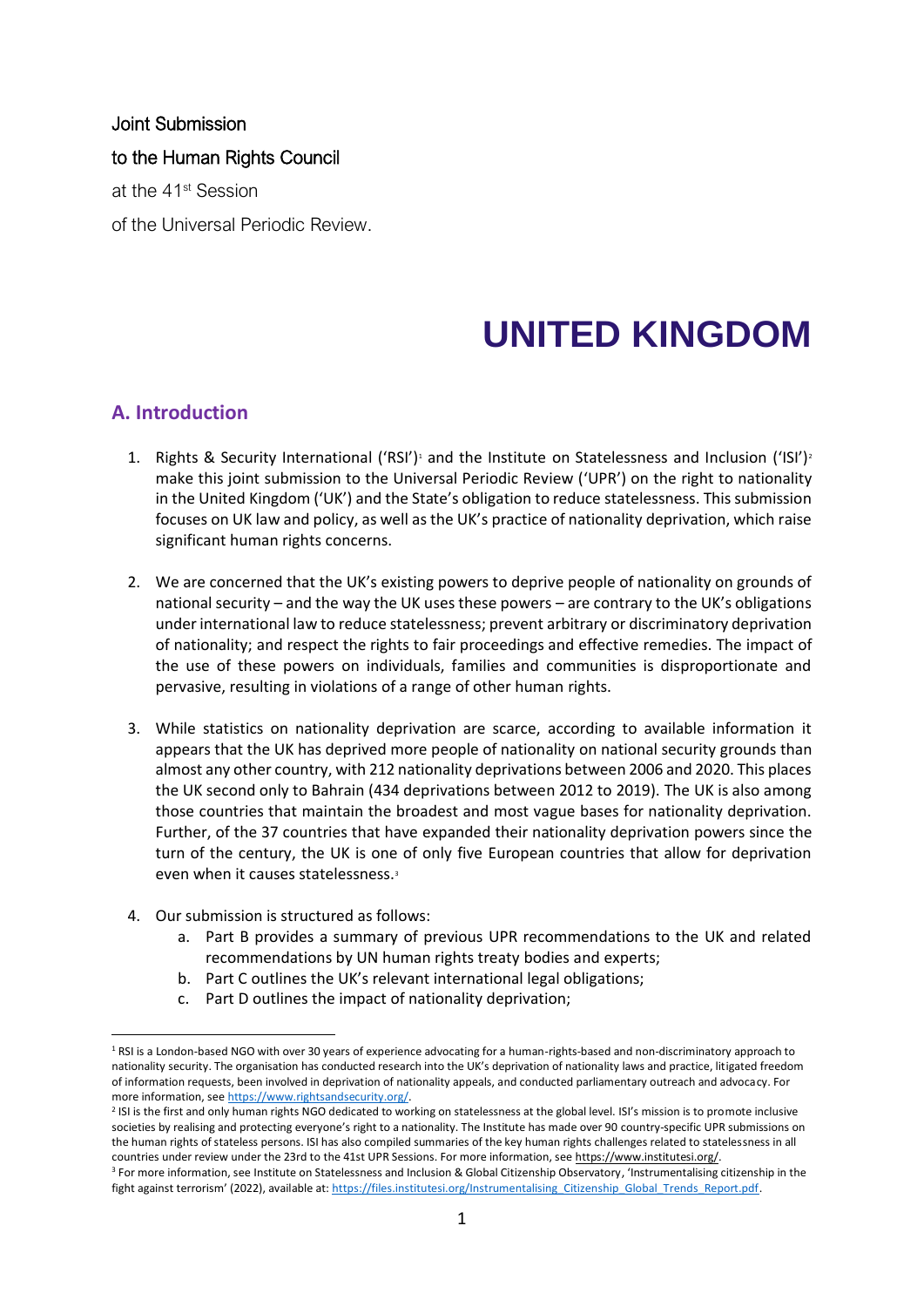- d. Part E outlines the existing law on nationality deprivation and the evolution of the law;
- e. Part F outlines four key issues with the UK's nationality deprivation provisions and practice:
	- i. arbitrary deprivation of nationality;
	- ii. lack of adequate procedural safeguards and violations of the right to fair proceedings;
	- iii. lack of adequate safeguards against statelessness; and
	- iv. discriminatory nature and impact.
- f. Part G, proposes a number of recommendations for States to make to the UK.

#### **B. Previous UPR and other relevant recommendations to the UK**

- 5. The UK was previously reviewed during the first,  $13<sup>th</sup>$  and  $27<sup>th</sup>$  sessions of the UPR, in 2008, 2012, and 2017, respectively. At the  $27<sup>th</sup>$  UPR session, the UK received several recommendations concerning issues linked to nationality deprivation, including:
	- a. Several recommendations to review counter-terrorism and immigration laws and policies to ensure conformity with international human rights standards, and in particular to ensure that they do not target or stereotype people based on race, ethnic background, or religion, including Muslims or Muslim communities; <sup>4</sup> and
	- b. Several recommendations to improve access to British nationality for stateless persons in Britain. 5
- 6. However, as explained below, the UK has made far greater use of its power to deprive people of British nationality, and shown intent to further expand these powers, since its last UPR session.
- 7. Several UN human rights treaty bodies have also made relevant recommendations to the UK. Most relevantly, in 2015, the UN Human Rights Committee recommended that the UK 'review its laws to ensure that restrictions on re-entry [to the UK], and denial of citizenship, on terrorism grounds, include appropriate procedural protections and are consistent with the principles of legality, necessity and proportionality.'<sup>6</sup> The Committee also recommended that the UK 'ensure that appropriate standards and procedures are in place to avoid rendering an individual stateless.<sup>77</sup>
- 8. In February 2022, multiple UN human rights experts, including the Special Rapporteurs on racism, counter-terrorism and human trafficking, wrote a joint letter to the UK government, outlining their concerns that the UK's existing nationality deprivation powers may be inconsistent with the international prohibition on arbitrary deprivation of nationality and incompatible with the requirements of legality, necessity, proportionality, and the provision of procedural safeguards to

<sup>4</sup> E.g.,132.62 Ensure that all laws and policies adopted are in conformity with international human rights law and standards, including on the fight against terrorism (Botswana); 134.128 Review counter-terrorism measures which target individuals or groups based on race, ethnic background or religion, including Muslims or Muslim communities (Malaysia); 134.131 Ensure that the planned counter-extremism bill is in compliance with international law and does not single out certain organizations on the stereotypical assumption, based on general characteristics such as religion and the predominant race of the membership of the organization (State of Palestine); 134.190 Reviewing the laws on immigration in Britain in order to comply with the Convention on the Rights of the Child (Syrian Arab Republic).

<sup>5</sup> 134.53 Implement the 1954 Convention on statelessness to ensure that stateless persons in Britain access British nationality (Kenya); 134.225 Categorize statelessness as a protection status and provide stateless persons expedited and affordable access to British nationality (Hungary).

<sup>6</sup> UN Human Rights Committee, 'Concluding observations on the seventh periodic report of the United Kingdom of Great Britain and Northern Ireland' CCPR/C/GBR/CO/7 (17 August 2015), para 15.

<sup>7</sup> UN Human Rights Committee, 'Concluding observations on the seventh periodic report of the United Kingdom of Great Britain and Northern Ireland' CCPR/C/GBR/CO/7 (17 August 2015), para 15.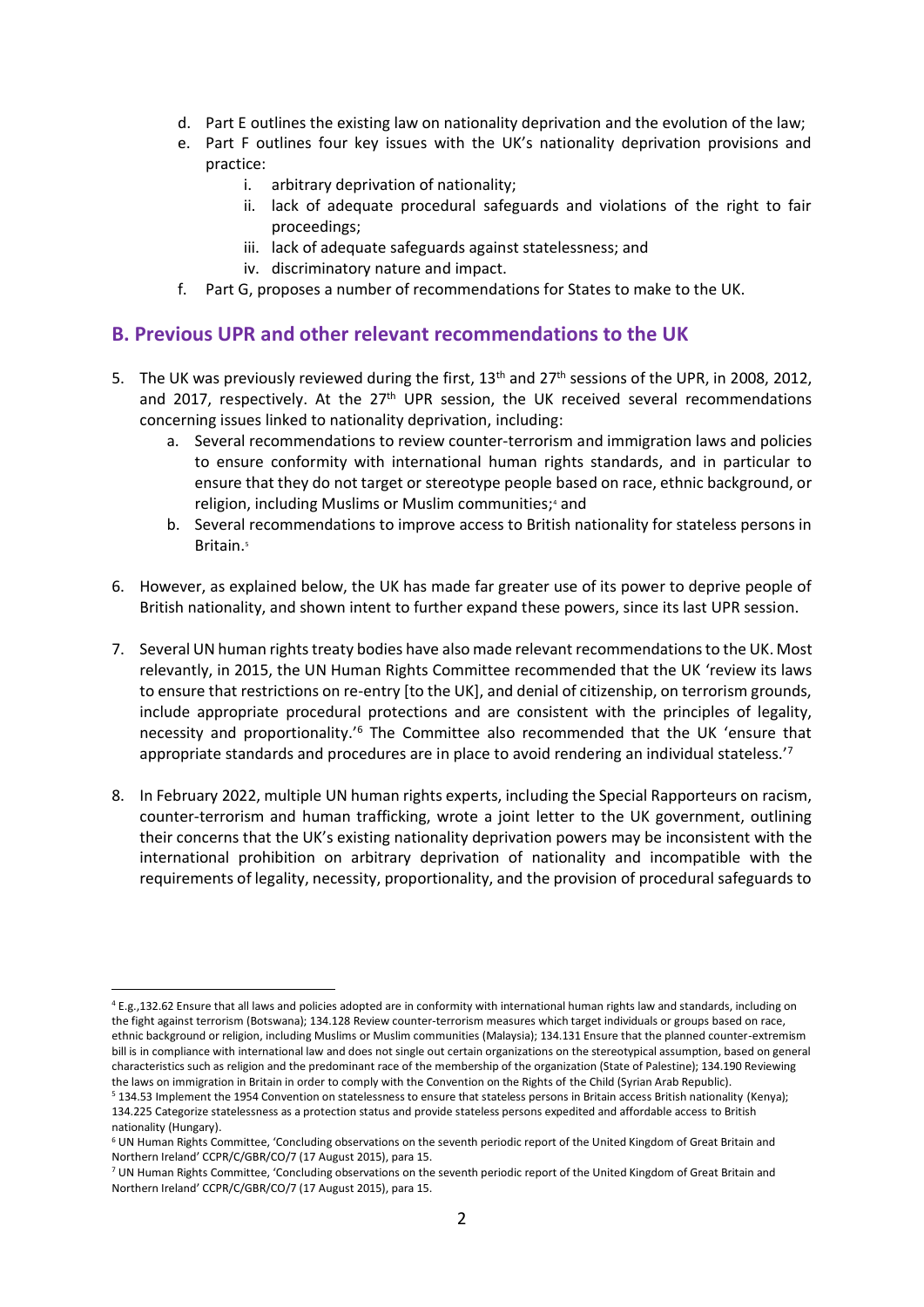all persons. <sup>8</sup> The experts also expressed concerned about deprivation having discriminatory effects.

#### **C. The UK's international obligations**

9. We are deeply concerned about prior UK government statements to the effect that 'citizenship is a privilege, not a right'.<sup>®</sup> Such sweeping statements are misleading and potentially harmful. The Universal Declaration on Human Rights ('UDHR') recognises that 'everyone has the right to a nationality'. <sup>10</sup> While this does not mean that everyone has the right to *acquire* any *specific*  nationality, once nationality has been obtained, it is protected against arbitrary deprivation by international law. Further, while States have discretion to set the rules and criteria for the acquisition of nationality, such rules should not contravene basic international standards.<sup>11</sup>

#### **1961 Convention on the Reduction of Statelessness ('1961 Convention')**

- 10. The UK is party to the 1961 Convention, which prohibits nationality deprivation if it renders a person stateless<sup>12</sup> or is based on racial, ethnic, religious or political grounds.<sup>13</sup> The 1961 Convention also requires that a person deprived of nationality be afforded a fair hearing by a court or other independent body. 14
- 11. The *UNHCR Guidelines on Statelessness No 5: Loss and Deprivation of Nationality*<sup>15</sup> provide important guidance on the 1961 Convention.

#### **International Covenant on Civil and Political Rights ('ICCPR')**

12. The UK is a party to the ICCPR, Article 24 (3) of which protects every child's right to acquire a nationality (although the UK entered a reservation which remains concerning).<sup>16</sup> The ICCPR also entitles everyone to a fair and public hearing by a competent, independent and impartial tribunal established by law in the determination of his or her rights and obligations<sup>17</sup> and to an effective remedy where his or her rights have been violated.<sup>18</sup> The ICCPR also prohibits discrimination in the enjoyment of rights on grounds such as race, sex, religion and political or other opinion,<sup>19</sup> and

<sup>9</sup> New bill quietly gives powers to remove british citizenship without notice' *The Guardian* (17 Nov 2021), available at:

[https://www.refworld.org/docid/5ec5640c4.html.](https://www.refworld.org/docid/5ec5640c4.html) 

<sup>8</sup> Letter by the Mandates of the Special Rapporteur on contemporary forms of racism, racial discrimination, xenophobia and related intolerance; the Special Rapporteur on the promotion and protection of human rights and fundamental freedoms while countering terrorism; the Special Rapporteur on torture and other cruel, inhuman or degrading treatment or punishment; the Special Rapporteur on trafficking in persons, especially women and children and the Working Group on discrimination against women and girls to the UK government, (11 February 2022), available at:

[https://spcommreports.ohchr.org/TMResultsBase/DownLoadPublicCommunicationFile?gId=27073.](https://spcommreports.ohchr.org/TMResultsBase/DownLoadPublicCommunicationFile?gId=27073)

[https://www.theguardian.com/politics/2021/nov/17/new-bill-quietly-gives-powers-to-remove-british-citizenship-without-notice.](https://www.theguardian.com/politics/2021/nov/17/new-bill-quietly-gives-powers-to-remove-british-citizenship-without-notice) <sup>10</sup> Article 15 UDHR.

 $11$  See Paras 7 & 8 of the Commentary to the Principles on Deprivation of Nationality as a National Security Measure, available at: [https://files.institutesi.org/Principles\\_COMMENTARY.pdf.](https://files.institutesi.org/Principles_COMMENTARY.pdf)

 $12$  Article 8 (1) 1961 Convention.

<sup>13</sup> Article 9 1961 Convention.

<sup>14</sup> Article 8 (4) 1961 Convention.

<sup>15</sup> UN High Commissioner for Refugees (UNHCR), 'Guidelines on Statelessness No. 5: Loss and Deprivation of Nationality under Articles 5-9 of the 1961 Convention on the Reduction of Statelessness' (May 2020), HCR/GS/20/05, available at:

<sup>&</sup>lt;sup>16</sup> The United Kingdom has entered reservations to Article 24(3) of the ICCPR regarding the right of every child to acquire a nationality: 'The Government of the United Kingdom reserve the right to enact such nationality legislation as they may deem necessary from time to time to reserve the acquisition and possession of citizenship under such legislation to those having sufficient connection with the United Kingdom or any of its dependent territories and accordingly their acceptance of article 24 (3) and of the other provisions of the Covenant is subject to the provisions of any such legislation.' See[: https://treaties.un.org/Pages/ViewDetails.aspx?src=IND&mtdsg\\_no=IV-](https://treaties.un.org/Pages/ViewDetails.aspx?src=IND&mtdsg_no=IV-4&chapter=4&clang=_en)[4&chapter=4&clang=\\_en.](https://treaties.un.org/Pages/ViewDetails.aspx?src=IND&mtdsg_no=IV-4&chapter=4&clang=_en)

<sup>&</sup>lt;sup>17</sup> Article 14 ICCPR.

<sup>18</sup> Article 2 ICCPR.

<sup>19</sup> Article 26 ICCPR.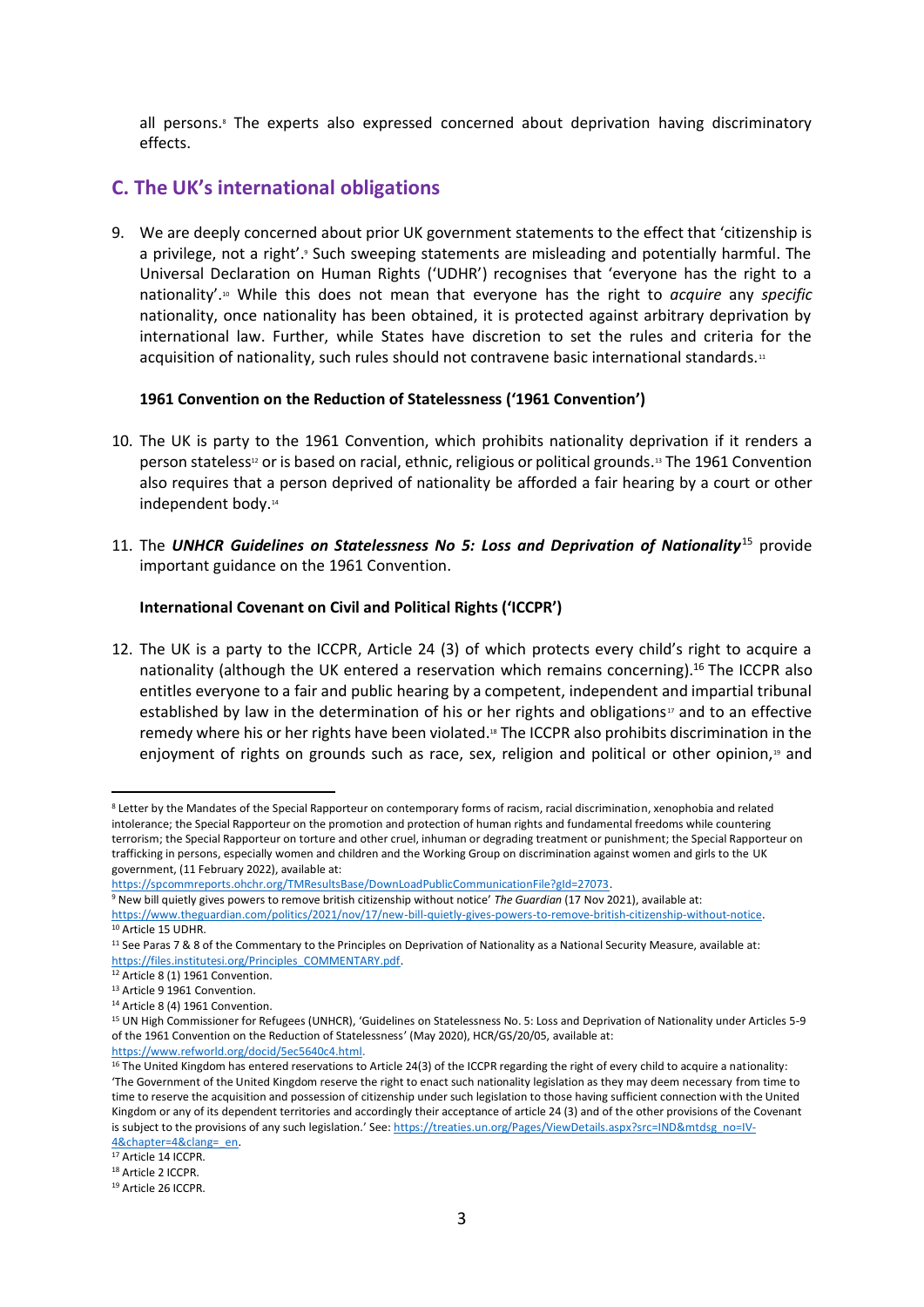explicitly states that the prohibition of discrimination applies even in time of public emergency threatening the life of the nation.<sup>20</sup>

#### **Other international standards**

- 13. The UK has ratified a number of other international treaties, which contain provisions protecting the right to a nationality and prohibit arbitrary deprivation of nationality.<sup>21</sup> The UK is not party to the European Convention on Nationality.<sup>22</sup>
- 14. The *Principles on Deprivation of Nationality as a National Security Measure* provide important guidance on the question of deprivation of nationality.<sup>23</sup> They consolidate international law and legal standards under the UN Charter, treaty law, customary international law, general principles of law, judicial decisions and legal scholarship, and regional and national law and practice. They restate and reflect the international law obligations of States when taking or considering taking steps to deprive nationality as a national security measure.<sup>24</sup> The Principles were developed with input from more than 60 leading experts in the fields of human rights, nationality and statelessness, counter-terrorism, refugee protection, child rights, migration and related areas. At the time of submission, they have been endorsed by over 110 individual experts and organisations, including leading academics, UN Special Rapporteurs and Treaty Body members, litigators, judges, parliamentarians and diplomats.
- 15. According to the analysis of international law standards presented in the **Principles,** state discretion in relation to deprivation of nationality is subject to the individual right to nationality,<sup>25</sup> the prohibition of arbitrary deprivation of nationality,<sup>26</sup> the prohibition of discrimination<sup>27</sup> and the obligation to avoid statelessness.<sup>28</sup> Furthermore, the impact of nationality deprivation on the enjoyment of other human rights, humanitarian and refugee law obligations and standards must be taken into consideration when assessing the legality of citizenship deprivation. These include the right to enter and remain in one's own country, the prohibition of *refoulement*, the prohibition of torture and cruel, inhuman or degrading treatment or punishment, the liberty and security of the person the right to private and family life, legal personhood and the rights of the child.<sup>29</sup> Any measures to deprive nationality must also comply with due process safeguards.<sup>30</sup>

<sup>23</sup> Principles on Deprivation of Nationality as a National Security Measure, March 2020. Available at:

[https://files.institutesi.org/PRINCIPLES.pdf.](https://files.institutesi.org/PRINCIPLES.pdf)

*Rights Council Resolution 20/5, Human rights and arbitrary deprivation of nationality,* UN Doc A/HRC/RES/20/5 (16 July 2012); *Human Rights Council Resolution 26/14, Human rights and arbitrary deprivation of nationality,* UN Doc A/HRC/RES/26/14 (11 July 2014); *Human Rights Council Resolution 32/5, Human rights and arbitrary deprivation of nationality,* UN Doc A/HRC/RES/32/5 (15 July 2016).

<sup>26</sup> Principles on Deprivation of Nationality as a National Security Measure, March 2020. Available at:

[https://files.institutesi.org/PRINCIPLES.pdf.,](https://files.institutesi.org/PRINCIPLES.pdf) Principle 7. See also, the Draft Commentary to the Principles, available at: [https://files.institutesi.org/Principles\\_COMMENTARY.pdf.](https://files.institutesi.org/Principles_COMMENTARY.pdf)

<sup>27</sup> Ibid Principle 6.

<sup>28</sup> Ibid Principle 5.

<sup>29</sup> Ibid Principle 9.

<sup>20</sup> Article 4 ICCPR.

<sup>&</sup>lt;sup>21</sup> Article 18 Convention on the Rights of Persons with Disabilities, subject to a reservation; Article 7 Convention on the Rights of the Child ('CRC'); Article 5 (d) (iii) Convention on the Elimination of All Forms of Racial Discrimination ('CERD'); Article 9 Convention on the Elimination of All Forms of Discrimination against Women.

 $^{22}$  Significant provisions of the European Convention of Nationality: Article 4 - (a) everyone has the right to a nationality; (b) statelessness shall be avoided; (c) no one shall be arbitrarily deprived of his or her nationality; Article 5: rules on nationality shall not contain distinctions or include any practice which amount to discrimination on the grounds of sex, religion, race, colour or national of ethnic origin; Article 7: State Party may not provide in its internal law for the loss of nationality except where 'conduct seriously prejudicial to the vital interests of the State Party'.

 $24$  A detailed Commentary to the Principles provides an in-depth analysis and overview of the international law norms and standards, which underlie the Principles. This Commentary can be found here[: https://files.institutesi.org/Principles\\_COMMENTARY.pdf.](https://files.institutesi.org/Principles_COMMENTARY.pdf) <sup>25</sup> Human Rights Council Resolution 7/10, Human rights and arbitrary deprivation of nationality, UN Doc A/HRC/RES/7/10 (27 March 2008); *Human Rights Council Resolution* 10/13, *Human rights and arbitrary deprivation of nationality,* UN Doc A/HRC/RES/10/13 (26 March 2009); *Human Rights Council Resolution 13/2, Human rights and arbitrary deprivation of nationality, UN Doc A/HRC/RES/13/2 (24 April 2010);* Human Rights Council Resolution 20/4, The right to a nationality: women and children, UN Doc A/HRC/RES/20/4 (16 July 2012); *Human* 

<sup>30</sup> Ibid Principle 8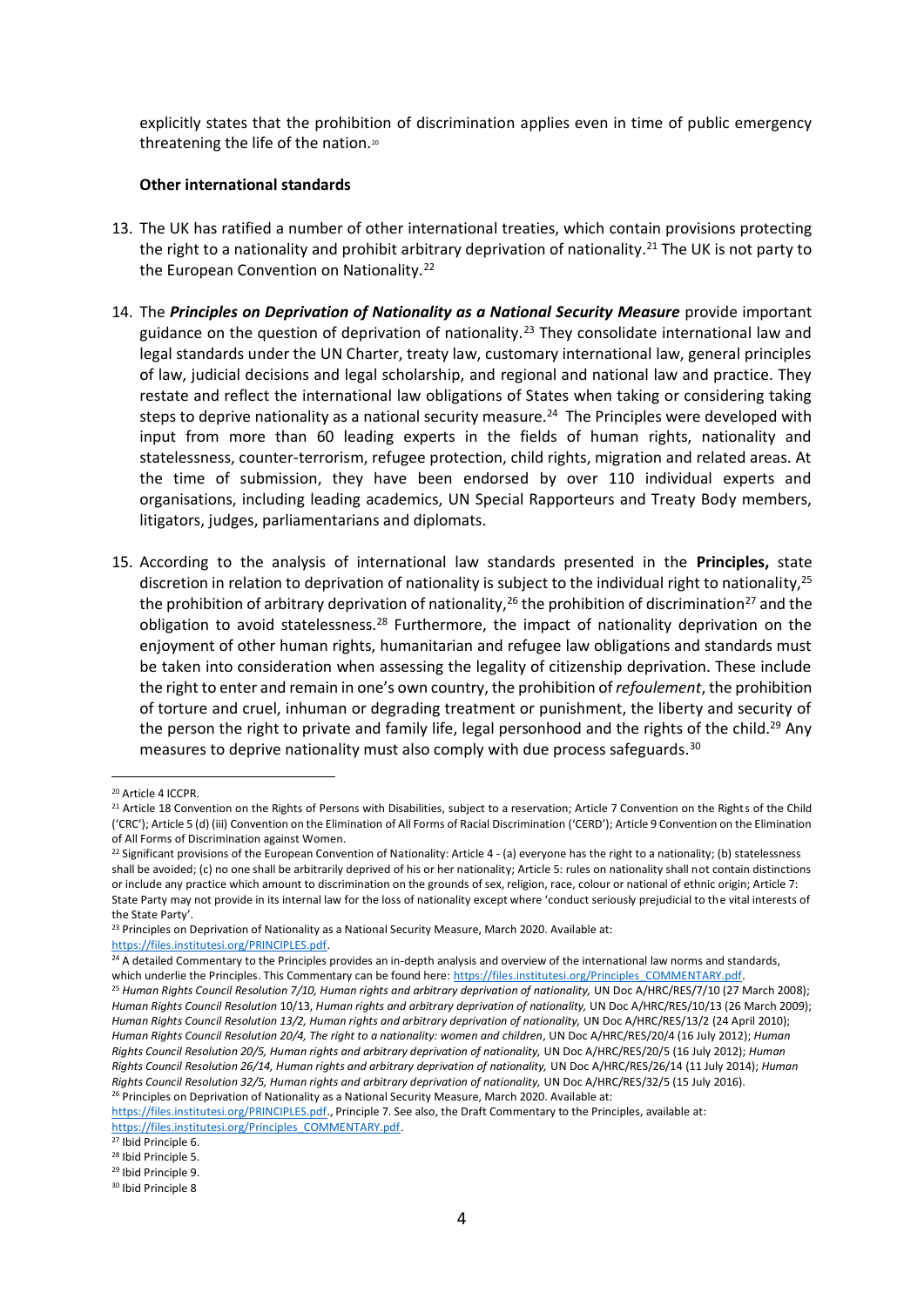16. This submission draws heavily on the Principles, which are annexed to this submission, and the Commentary to the Principles.

#### **D. Impact of nationality deprivation**

- 17. Depriving someone of nationality can have devastating permanent consequences for them, their family and their community, and can disproportionately impact the enjoyment of a range of other human rights. Without nationality, it can be difficult or impossible to access the rights, entitlements and sense of belonging that come with being a national of a particular State. For example, people deprived of nationality may lose the right to live in and travel freely into and within the State – including living with their families – as well as access to healthcare, education or employment opportunities.
- 18. In January 2022, ten people who were deprived of British nationality or whose family members were deprived of British nationality wrote an open letter detailing some of the consequences they and others have suffered as a result.<sup>31</sup> These alleged consequences include being stranded outside the UK; suffering detention, imprisonment, and torture; and summary execution. The letter also alleged that many of the affected individuals' children have been denied nationality and passports in a practice they say amounts to 'collective punishment'.
- 19. In a separate article, a person whose British nationality has now been reinstated after the Home Office wrongfully deprived him of citizenship described being separated from his family for three and a half years and being denied medical treatment.<sup>32</sup>
- 20. We are particularly concerned about the UK's use of nationality deprivation powers against British women detained in dire humanitarian conditions in camps in northeast Syria, often with their young children. A 2021 report by RSI found that conditions in the camps cumulatively create pain and suffering rising to the level of torture $33 - a$  finding which has been supported by UN human rights experts who refer to torture or cruel, inhuman or degrading treatment or punishment.<sup>34</sup> Instead of removing British and former British nationals from the camps, the UK government has maintained that it owes no obligation to repatriate those detained there. Instead, UK charity Reprieve recently found that the UK has made nationality deprivation orders in respect of at least 19 of 25 British adults located in northeast Syria, including British women now detained in the camps.<sup>35</sup> This makes it extremely difficult  $-$  and in some cases impossible  $-$  for the women to challenge the government's decisions to deprive them of nationality and not to repatriate them and their children. Thus, by depriving British women of their nationality, the UK is abandoning them and their children in torturous and life-threatening conditions.

#### **E. National law on nationality deprivation**

#### **Current state of the law**

<sup>34</sup> 'Canada: UN experts call for urgent repatriation of seriously ill woman from Syria camp' *OHCHR* (10 February 2022), available at: [https://www.ohchr.org/en/press-releases/2022/02/canada-un-experts-call-urgent-repatriation-seriously-ill-woman-syria-camp.](https://www.ohchr.org/en/press-releases/2022/02/canada-un-experts-call-urgent-repatriation-seriously-ill-woman-syria-camp)

<sup>31</sup> 'Joint Letter by Exiled Britons: Law allows Government to be judge, jury and executioner' *CAGE* (12 Jan 2022), available at: [https://www.cage.ngo/joint-letter-by-exiled-brits-law-allows-government-to-be-judge-jury-and-executioner.](https://www.cage.ngo/joint-letter-by-exiled-brits-law-allows-government-to-be-judge-jury-and-executioner)

<sup>32</sup> 'Maximum Suffering.' A Man Stripped of His Citizenship Sheds Light on the Potential Impact of the U.K.'s Nationality Bill' *TIME* (27 Jan 2022), available at[: https://time.com/6146655/uk-citizenship-nationality-immigration-bill/.](https://time.com/6146655/uk-citizenship-nationality-immigration-bill/)

<sup>33</sup> Abandoned to Torture: Dehumanising rights violations gainst children and women in north east Syria' *Rights and Security International*  (13 October 2021), available at[: https://www.rightsandsecurity.org/action/research/entry/abandoned-to-torture-dehumanising-rights](https://www.rightsandsecurity.org/action/research/entry/abandoned-to-torture-dehumanising-rights-violations-against-children-and-women-in-northeast-syria)[violations-against-children-and-women-in-northeast-syria.](https://www.rightsandsecurity.org/action/research/entry/abandoned-to-torture-dehumanising-rights-violations-against-children-and-women-in-northeast-syria)

<sup>&</sup>lt;sup>35</sup> 'Trafficked to ISIS' Reprieve (April 2021), available at: [https://reprieve.org/wp-content/uploads/sites/2/2021/04/2021\\_04\\_30\\_PUB-](https://reprieve.org/wp-content/uploads/sites/2/2021/04/2021_04_30_PUB-Reprieve-Report-Trafficked-to-Syria-British-families-detained-in-Syria-after-being-trafficked-to-Islamic-State-1.pdf)[Reprieve-Report-Trafficked-to-Syria-British-families-detained-in-Syria-after-being-trafficked-to-Islamic-State-1.pdf.](https://reprieve.org/wp-content/uploads/sites/2/2021/04/2021_04_30_PUB-Reprieve-Report-Trafficked-to-Syria-British-families-detained-in-Syria-after-being-trafficked-to-Islamic-State-1.pdf)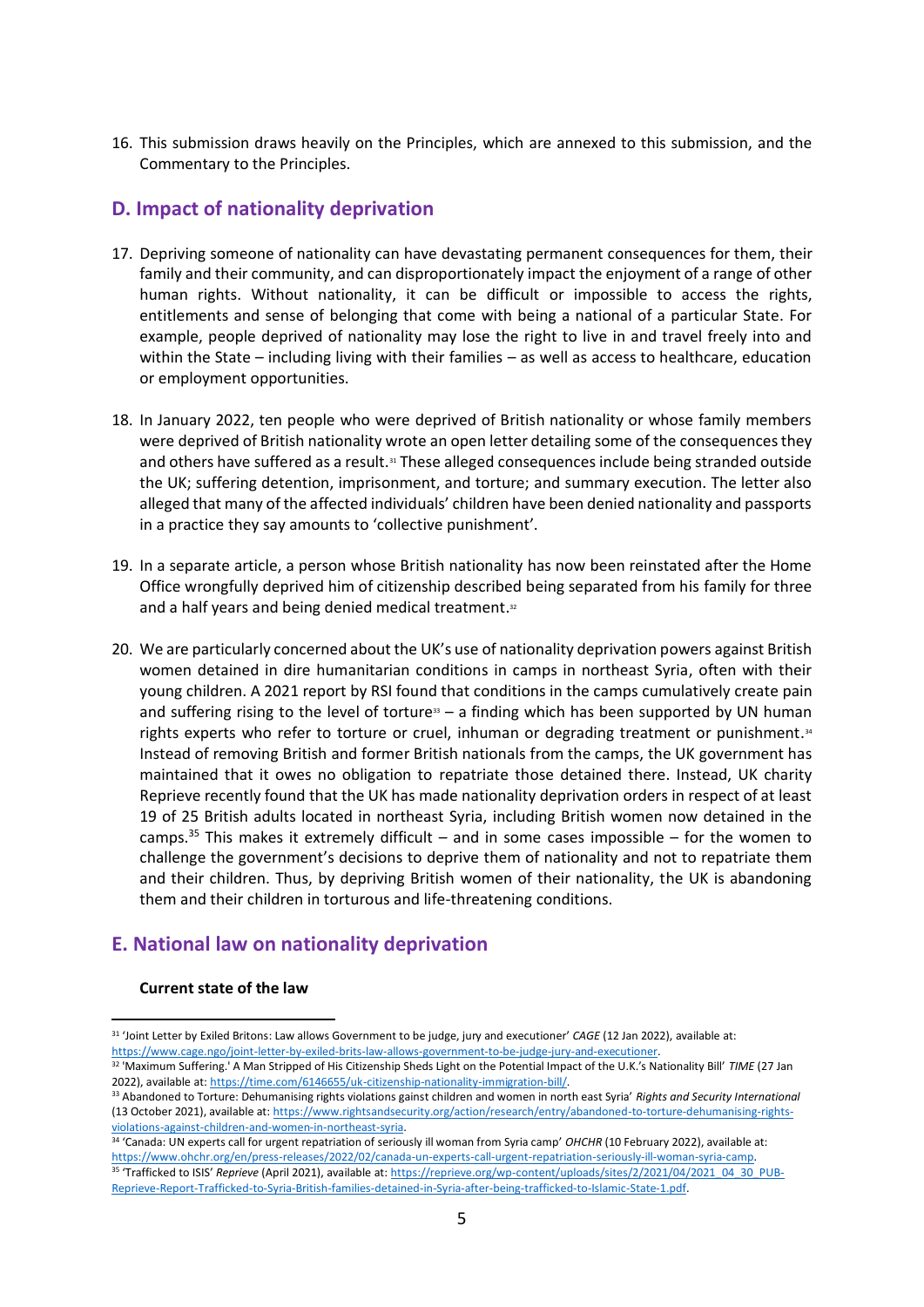- 21. Under Section 40 of the British Nationality Act 1981 ('BNA'), the Home Secretary ('HS') has the power to deprive a person of their British nationality where the HS 'is satisfied that deprivation is conducive to the public good'.<sup>36</sup> 'Conduciveness to the public good' is defined by reference to 'involvement in terrorism, espionage, serious organised crime, war crimes or unacceptable behaviours'. <sup>37</sup> However, the law itself remains vague, and phrases in the guidance such as 'unacceptable behaviours' are also vague.
- 22. Although the Home Office has made statements that it deprives people of nationality only 'sparingly', <sup>38</sup> no such restriction is built into the legislation, and statistics previously published by the Home Office point in a different direction.
- 23. There has been a large increase in the UK government's use of nationality deprivation powers in the 21<sup>st</sup> century. Between 1973 and 2006, it appears no one was stripped of their nationality.<sup>39</sup> In the ten years between 2006 and 2015, 36 people were deprived of their nationality on grounds that it was 'conducive to the public good'.<sup>40</sup> In the five years between 2016 and 2020, this surged to 176 people – with 104 people deprived in 2017 alone.<sup>41</sup>
- 24. The figures for 2019 and 2020 were not released until March 2022, after several freedom of information requests by RSI were refused. We are concerned that the lack of timely disclosure has limited proper assessment and oversight by civil society, parliamentarians and the public. This exacerbates prexisting concerns regarding the lack of safeguards.

#### **Historical development of the law**

25. The history of the UK's nationality-stripping powers raises serious concerns about the possible arbitrariness of the government's *current* powers. In the last 20 years, the UK has expanded its nationality-stripping powers mainly in direct response to large-scale violent attacks, including 9/11 and the 2005 London bombings, or high-profile litigation against terrorism suspects – including cases in which the courts found that the Home Office acted unlawfully.

<sup>&</sup>lt;sup>36</sup> The HS also has the power under Section 40 (3) BNA to deprive a person who acquired their British citizenship by registration or naturalisation if they did so by fraud, false representation, or concealment of a material fact. Available at: https://www.legislation.gov.uk/ukpga/1981/61/pdfs/ukpga\_19810061\_en.pdf.

<sup>37</sup>Se[e https://assets.publishing.service.gov.uk/government/uploads/system/uploads/attachment\\_data/file/631643/deprivation-nullity-](https://assets.publishing.service.gov.uk/government/uploads/system/uploads/attachment_data/file/631643/deprivation-nullity-Chapter-55.pdf)[Chapter-55.pdf.](https://assets.publishing.service.gov.uk/government/uploads/system/uploads/attachment_data/file/631643/deprivation-nullity-Chapter-55.pdf) 

<sup>38</sup> Nationality and Borders Bill: Deprivation of citizenship factsheet' UK Government, available at:

[https://www.gov.uk/government/publications/nationality-and-borders-bill-deprivation-of-citizenship-factsheet/nationality-and-borders](https://www.gov.uk/government/publications/nationality-and-borders-bill-deprivation-of-citizenship-factsheet/nationality-and-borders-bill-deprivation-of-citizenship-factsheet)[bill-deprivation-of-citizenship-factsheet.](https://www.gov.uk/government/publications/nationality-and-borders-bill-deprivation-of-citizenship-factsheet/nationality-and-borders-bill-deprivation-of-citizenship-factsheet) 

<sup>39</sup> 'How many people have been stripped of their Briitsh Citizenship' *Free movement,* available at[: https://freemovement.org.uk/how](https://freemovement.org.uk/how-many-people-have-been-stripped-of-their-british-citizenship-home-office-deprivation/)[many-people-have-been-stripped-of-their-british-citizenship-home-office-deprivation/.](https://freemovement.org.uk/how-many-people-have-been-stripped-of-their-british-citizenship-home-office-deprivation/)

<sup>40</sup>Freedom of information request to the UK Home Office' (2016), available at:

[https://www.whatdotheyknow.com/request/318785/response/827666/attach/3/CCWD%20FOI%2038734%20Final%20Response.pdf?coo](https://www.whatdotheyknow.com/request/318785/response/827666/attach/3/CCWD%20FOI%2038734%20Final%20Response.pdf?cookie_passthrough=1) [kie\\_passthrough=1.](https://www.whatdotheyknow.com/request/318785/response/827666/attach/3/CCWD%20FOI%2038734%20Final%20Response.pdf?cookie_passthrough=1)

<sup>41</sup> HM Government Transparency Report 2015: Disruptive and Investigatory Powers' (2015), available at:

[https://assets.publishing.service.gov.uk/government/uploads/system/uploads/attachment\\_data/file/473603/51973\\_Cm\\_9151\\_Transpare](https://assets.publishing.service.gov.uk/government/uploads/system/uploads/attachment_data/file/473603/51973_Cm_9151_Transparency_Accessible.pdf) ncy Accessible.pdf; 'HM Government Transparency Report 2017: Disruptive and Investigatory Powers' (2017), available at:

[https://assets.publishing.service.gov.uk/government/uploads/system/uploads/attachment\\_data/file/593668/58597\\_Cm\\_9420\\_Transpare](https://assets.publishing.service.gov.uk/government/uploads/system/uploads/attachment_data/file/593668/58597_Cm_9420_Transparency_report_web.pdf) ncy report web.pdf; 'HM Government Transparency Report 2018: Disruptive and Investigatory Powers' (2018), available at:

[https://assets.publishing.service.gov.uk/government/uploads/system/uploads/attachment\\_data/file/727961/CCS207\\_CCS0418538240-](https://assets.publishing.service.gov.uk/government/uploads/system/uploads/attachment_data/file/727961/CCS207_CCS0418538240-1_Transparency_Report_2018_Web_Accessible.pdf) [1\\_Transparency\\_Report\\_2018\\_Web\\_Accessible.pdf](https://assets.publishing.service.gov.uk/government/uploads/system/uploads/attachment_data/file/727961/CCS207_CCS0418538240-1_Transparency_Report_2018_Web_Accessible.pdf); 'HM Government Transparency Report 2017: Disruptive and Investigatory Powers' (2018/19), available at:

[https://assets.publishing.service.gov.uk/government/uploads/system/uploads/attachment\\_data/file/919625/CCS0320317274-](https://assets.publishing.service.gov.uk/government/uploads/system/uploads/attachment_data/file/919625/CCS0320317274-001_HM_Government_Transparency_Report_Web_Accessible.pdf)

[<sup>001</sup>\\_HM\\_Government\\_Transparency\\_Report\\_Web\\_Accessible.pdf](https://assets.publishing.service.gov.uk/government/uploads/system/uploads/attachment_data/file/919625/CCS0320317274-001_HM_Government_Transparency_Report_Web_Accessible.pdf); 'HM Government Transparency Report: Disruptive Powers 2020' (2020), available at:

https://assets.publishing.service.gov.uk/government/uploads/system/uploads/attachment\_data/file/1058164/E02724471\_CP\_621\_Web [Accessible.pdf.](https://assets.publishing.service.gov.uk/government/uploads/system/uploads/attachment_data/file/1058164/E02724471_CP_621_Web_Accessible.pdf)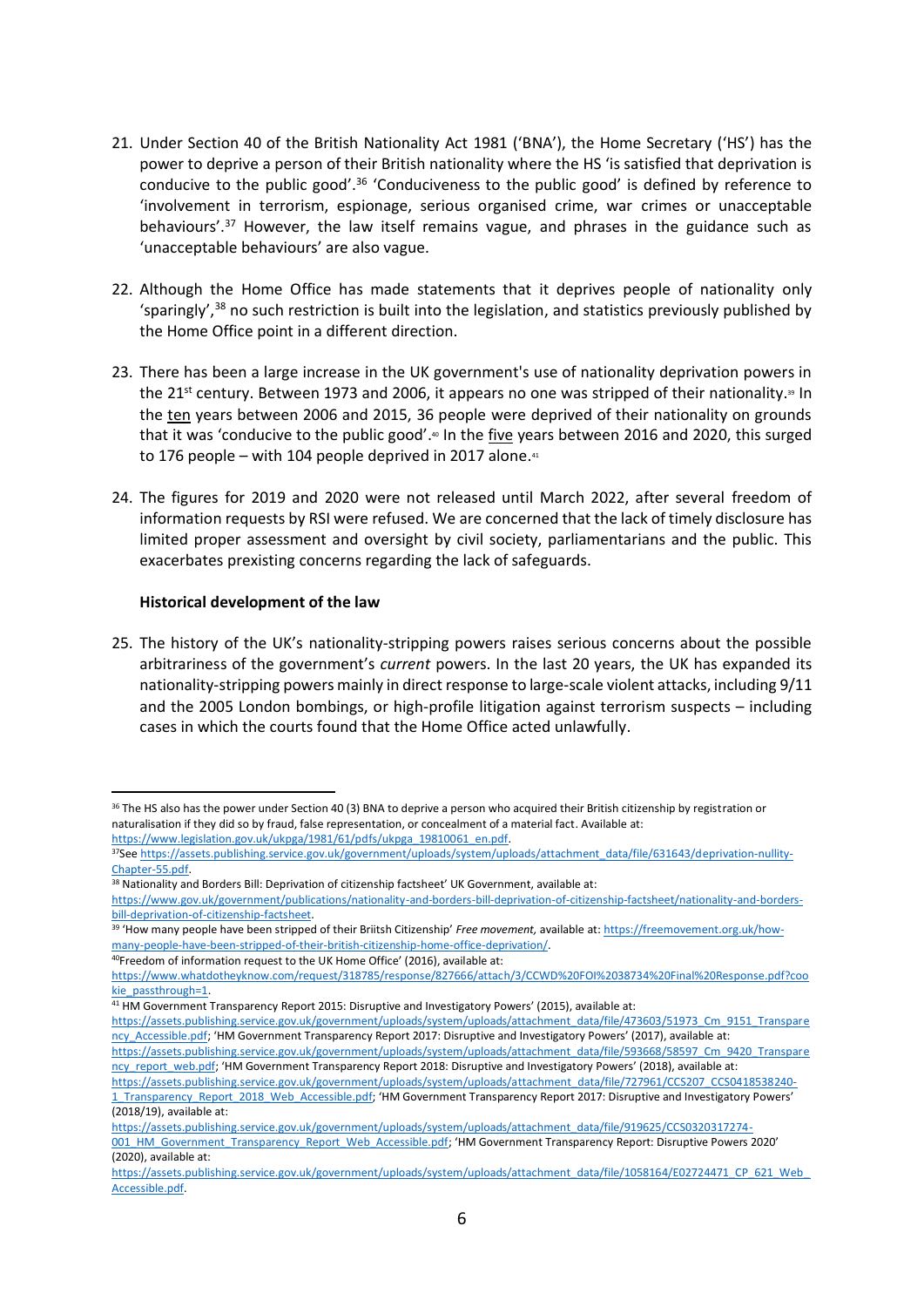- 26. In such contexts, there is a risk that legal changes will be driven by anxiety or frustration, public and media pressure on government, and longstanding racist and other stereotypes. Legislation introduced in such contexts may be triggered by the need to show symbolic strength, the pursuit of administrative convenience, or an embrace of racist and populist narratives. There is a danger that the human rights impacts will be disregarded. <sup>42</sup> This raises significant concern, particularly when considering the permanent nature of nationality deprivation and the fundamental way in which this impacts a wide range of human rights.
- 27. Originally under the BNA, the HS was empowered to deprive only *naturalised* British citizens of their nationality if satisfied that the person had been disloyal to the UK, had assisted the enemy during war, or had been sentenced in any country to imprisonment for a term not less than twelve months.<sup>43</sup>
- 28. In 2002, the government introduced the Nationality, Immigration and Asylum Act 2002, empowering the HS to deprive a person of nationality if they had done something 'seriously prejudicial to the vital interests of the UK or a British overseas territory'. This dramatically widened the criteria for deprivation and increased the HS's discretion. <sup>44</sup> In addition, deprivation powers were permitted to be used against British nationals by birth (i.e. not just against *naturalised* British citizens), though – crucially – the HS could not make a deprivation order which would render a person stateless.<sup>45</sup>
- 29. In 2004, the government introduced the Asylum and Immigration Act 2004, which removed the suspensive right of appeal for deprivation of nationality decisions. <sup>46</sup> This means that the decision to deprive someone of nationality takes immediate effect, making it more difficult for the former citizen to appeal, particularly if they were outside the country at the time.
- 30. In 2006, following the 2005 London bombings, the government introduced the Immigration, Asylum and Nationality Act 2006. The 2006 Act lowered the threshold for deprivation from 'conduct seriously prejudicial to the vital interests of the UK' to circumstances in which it would be 'conducive to the public good', further broadening the discretion of the HS.<sup>47</sup>
- 31. The Immigration Act 2014 enabled the HS to deprive a naturalised British citizen of their nationality *even where this rendered them stateless* if they acted in a manner 'seriously prejudicial to the vital interests of the UK'. Then-HS Theresa May explicitly acknowledged that this amendment was 'a consequence of a specific case': Al-Jedda,<sup>48</sup> where, despite the HS considering it in the 'public good to deprive' Al-Jedda of nationality, she had been prevented from doing so on the basis that he would have been rendered stateless.
- 32. Finally, in November 2021, the government introduced a new provision  $-$  Clause 9 into the Nationality and Borders Bill. If adopted, Clause 9 will empower the HS to deprive people of British

<sup>42</sup> 'Shamima Begum: Number of people stripped of UK citizenship soars by 600% in a year' *The Independent* (2019), available at [https://www.independent.co.uk/news/uk/home-news/shamima-begum-uk-citizenship-stripped-home-office-sajid-javid-a8788301.html.](https://www.independent.co.uk/news/uk/home-news/shamima-begum-uk-citizenship-stripped-home-office-sajid-javid-a8788301.html)   $42$  Sangeetha Pillai & George Williams, 'The utility of Citizenship Stripping Laws in the UK, Canada and Australia' (2017) 41 Melbourne University Law Review 845, available at[: http://www5.austlii.edu.au/au/journals/MelbULawRw/2017/40.html;](http://www5.austlii.edu.au/au/journals/MelbULawRw/2017/40.html) Hundreds stripped of citizenship in the last 15 year, study finds (21 Jan 2022), available at[: https://www.theguardian.com/uk-news/2022/jan/21/hundreds](https://www.theguardian.com/uk-news/2022/jan/21/hundreds-stripped-british-citizenship-last-15-years-study-finds)[stripped-british-citizenship-last-15-years-study-finds.](https://www.theguardian.com/uk-news/2022/jan/21/hundreds-stripped-british-citizenship-last-15-years-study-finds)

<sup>43</sup> 'How many people have been stripped of their Briitsh Citizenship' *Free movement,* available at[: https://freemovement.org.uk/how](https://freemovement.org.uk/how-many-people-have-been-stripped-of-their-british-citizenship-home-office-deprivation/)[many-people-have-been-stripped-of-their-british-citizenship-home-office-deprivation/.](https://freemovement.org.uk/how-many-people-have-been-stripped-of-their-british-citizenship-home-office-deprivation/) 

 $44$  New subsection 40(2).

<sup>45</sup> Nationality, Immigration & Asylum Act (2002), available at[: https://www.legislation.gov.uk/ukpga/2002/41/section/4.](https://www.legislation.gov.uk/ukpga/2002/41/section/4)

<sup>46</sup> Asylum and Immigration Act (2004), available at[: https://www.legislation.gov.uk/ukpga/2004/19/schedule/2.](https://www.legislation.gov.uk/ukpga/2004/19/schedule/2)

<sup>47</sup> <https://www.legislation.gov.uk/ukpga/2006/13/section/56>

<sup>48</sup> *Secretary of State for the Home Department v Al-Jedda* [2013] UKSC 62, available at[: https://www.supremecourt.uk/cases/docs/uksc-](https://www.supremecourt.uk/cases/docs/uksc-2012-0129-judgment.pdf)[2012-0129-judgment.pdf.](https://www.supremecourt.uk/cases/docs/uksc-2012-0129-judgment.pdf)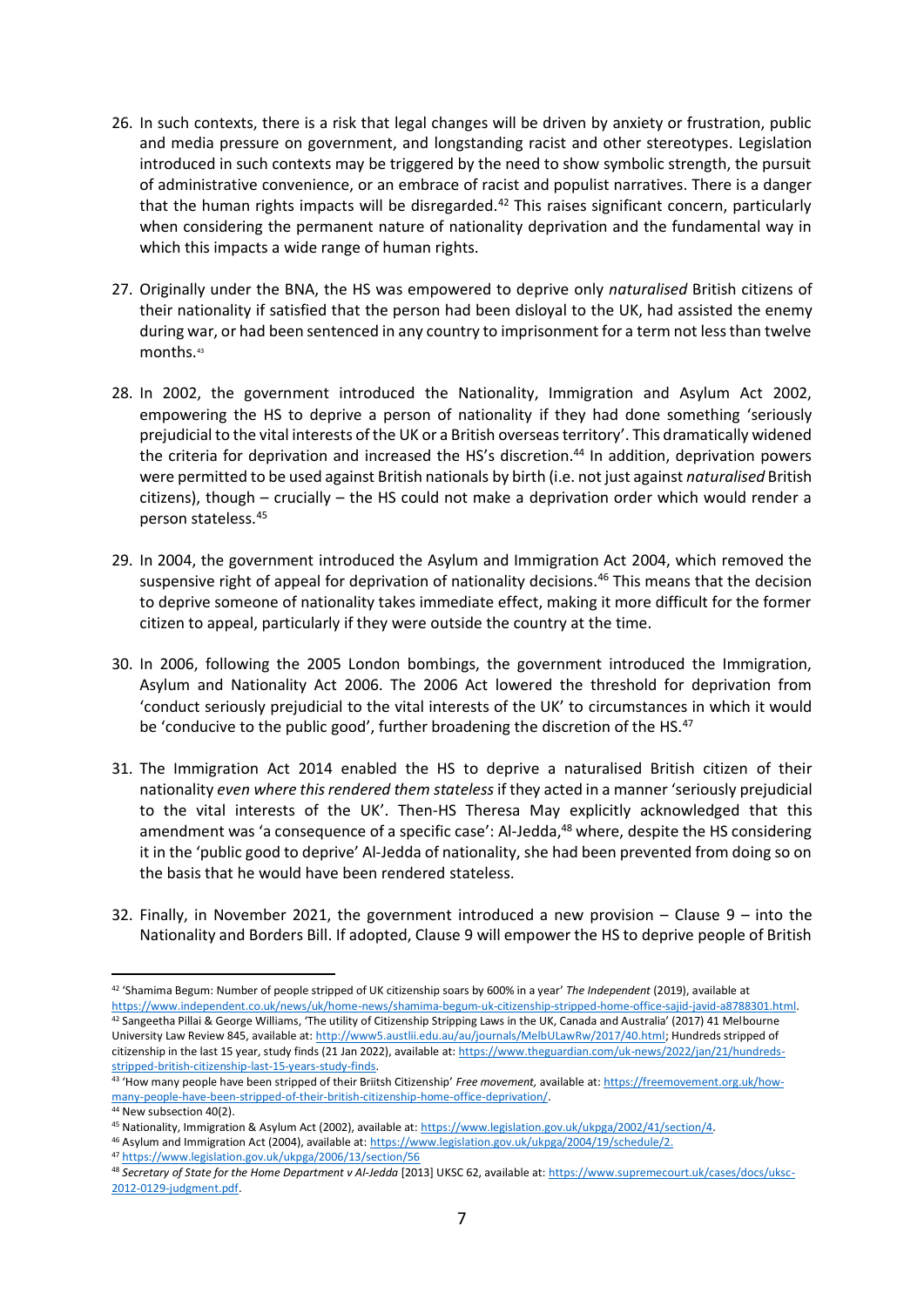nationality without giving them notice in certain circumstances (at present, written notice is required under Section 40 (5) BNA).

#### **F. Key concerns**

33. Having looked at the impact of depriving someone of nationality and the evolution of the UK's legislative powers to deprive people of nationality, this section turns to four fundamental ways in which the UK's nationality deprivation powers and their implementation violate international law. 49

#### **Prohibition of arbitrary deprivation of nationality**

34. It is our view that international law prohibits arbitrary deprivation of nationality (see Article 17 ICCPR, which prohibits arbitrary interference with private life; see also Article 15 (2) UDHR; and Article 18 (1) CRPD among others). As articulated by the UN Secretary General: 'deprivation of nationality must meet certain conditions in order to comply with international law, in particular the prohibition of arbitrary deprivation of nationality. These conditions include serving a legitimate purpose, being the least intrusive instrument to achieve the desired result and being proportional to the interest to be protected.<sup>'50</sup> A thorough analysis of international standards confirms that any deprivation of nationality must be (a) provided for by a law which is sufficiently clear and precise so that people can reasonably foresee the consequences of actions that could trigger a loss of nationality<sup>51</sup>; (b) carried out in pursuance of a legitimate purpose; (c) necessary; (d) proportionate<sup>52</sup>; and (e) in accordance with procedural safeguards.<sup>53</sup>

#### *Principle of legality*

- 35. We are concerned that the UK's existing nationality deprivation legislation is insufficiently clear and precise, contrary to the principle of legality.
- 36. In particular, we are concerned that the 'conducive to the public good' criterion gives the HS a strikingly broad and subjective discretion to determine whether, when and why to deprive a person of nationality. The UK's Joint Committee on Human Rights has expressed concern about the absence of a 'requirement for the Secretary of State to show that there [are] objectively reasonable grounds' for the deprivation decision and stated that the 'conducive to the public good' test contains 'insufficient guarantees against arbitrariness'.<sup>54</sup>

#### *Legitimate aim, necessity and proportionality*

- 37. We are also concerned that the UK's existing legislation permitting nationality deprivation on national security grounds, is not necessary or proportionate to a legitimate aim.
- 38. Principle 7.2 of the Deprivation Principles identifies the following purposes as illegitimate: (a) administering sanction or punishment, (b) facilitating expulsion or preventing entry, (c) exporting

<sup>49</sup> Those who wish to study the international law basis of each of these areas are encouraged to look at the Commentary to the Principles on Deprivation of Nationality as a National Security Measure, available at[: https://files.institutesi.org/Principles\\_COMMENTARY.pdf.](https://files.institutesi.org/Principles_COMMENTARY.pdf)

<sup>50</sup> UN Human Rights Council, 'Human rights and arbitrary deprivation of nationality: Report of the SecretaryGeneral', A/HRC/25/28 (2013), para 4.

<sup>&</sup>lt;sup>51</sup> UNHCHR Guidelines [92], available at[: https://www.refworld.org/docid/5ec5640c4.html.](https://www.refworld.org/docid/5ec5640c4.html)

<sup>52</sup> *Pham v UK* ([2015] UKSC 19, available at[: https://www.supremecourt.uk/cases/docs/uksc-2013-0150-judgment.pdf.](https://www.supremecourt.uk/cases/docs/uksc-2013-0150-judgment.pdf)

<sup>53</sup> See pages 51 – 76 of the Commentary to the Principles on Deprivaiton of Nationality as a National Security Measure, for a detailed overview of the different standards at play. available at[: https://files.institutesi.org/Principles\\_COMMENTARY.pdf.](https://files.institutesi.org/Principles_COMMENTARY.pdf) <sup>54</sup> Joint Committee on Human Rights, Third report of 2005-06, available at:

[https://publications.parliament.uk/pa/jt200506/jtselect/jtrights/75/7507.htm#n153,](https://publications.parliament.uk/pa/jt200506/jtselect/jtrights/75/7507.htm#n153) paras 161, 164.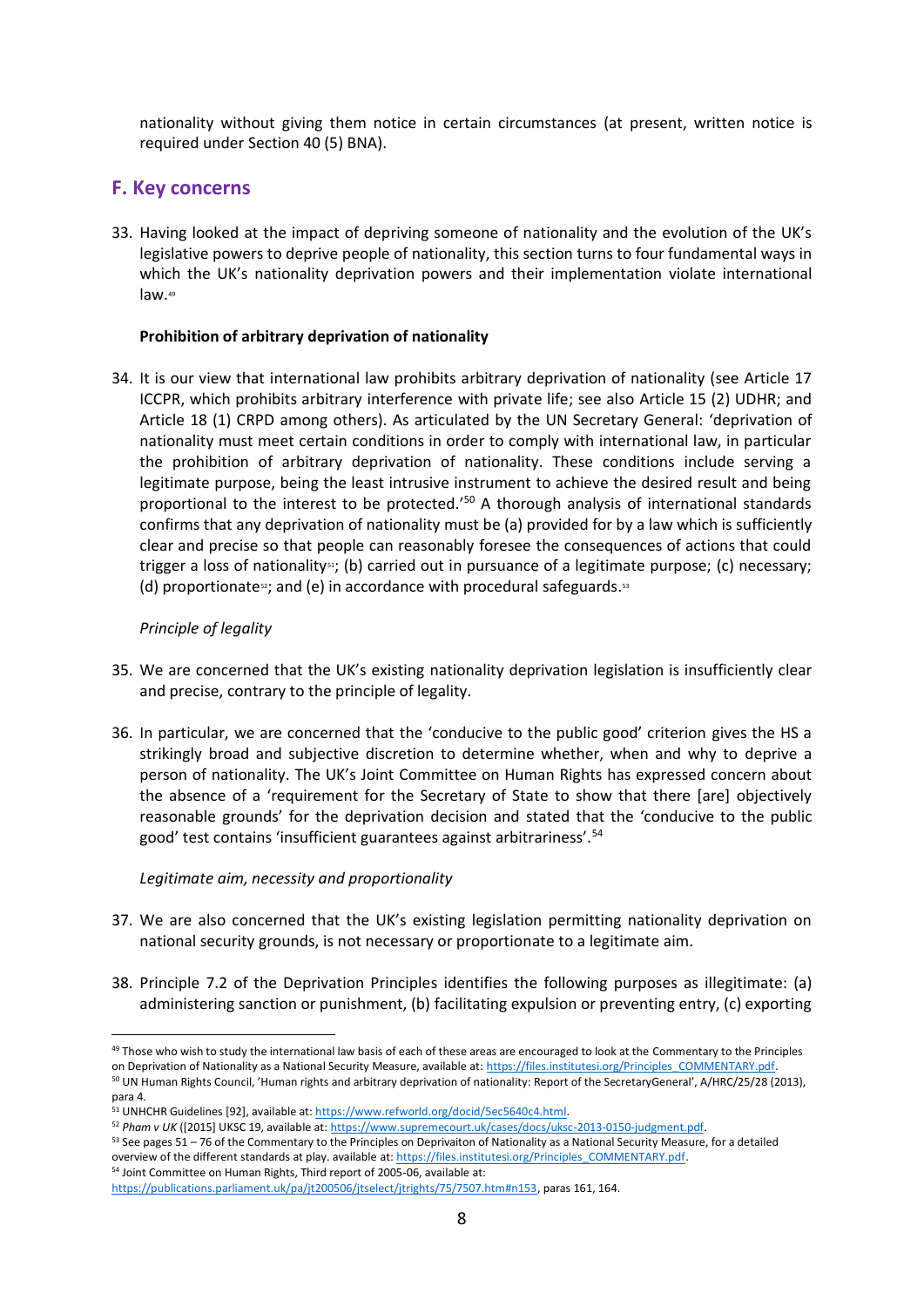the function and responsibility of administering justice to another State. Further, administrative convenience is not a legitimate purpose.<sup>55</sup> However, UK government ministers have made clear that the UK uses its nationality-stripping power for the purpose of protecting national security by preventing entry of the person deprived into the UK.<sup>56</sup>

- 39. To be necessary, deprivation of nationality must be the *least intrusive means* of achieving the stated purpose. <sup>57</sup> In a February 2022 letter to the UK, five UN experts explained how the existence of possible alternative solutions to alleged national security concerns, such as criminal proceedings pursuant to fair trial procedures, sheds doubt on the necessity of deprivation of nationality as a national security measure. Further, the fact that British born citizens with no other nationality cannot be deprived of their nationality shows that the UK has other effective methods of resolving national security concerns, without resorting to nationality deprivation. This raises the question of how nationality deprivation can be necessary for one class of citizens, but not another.
- 40. In their February 2022 letter, the five UN experts also explained how the severity of the consequences of a deprivation decision on the individual and their family – including their children – makes it very unlikely that deprivation of nationality could be a proportionate response to alleged national security concerns.

#### **Procedural rights**

41. International law requires that a person deprived of nationality is afforded the right to a fair and public hearing by a court or other independent body (Article 8 (4) of the 1961 Convention and Articles 2 and 14 of the ICCPR, among others).<sup>58</sup>

#### *Existing legislation*

- 42. We are concerned that, contrary to international law, the HS has almost unfettered discretion to deprive people of nationality.
- 43. First, a UK nationality deprivation decision does not have to be ordered or reviewed by a court before it takes effect, nor is any prior conviction – let alone a proportionately serious one – required before the HS may make a deprivation order. Although Section 40A BNA provides for a right to appeal against a deprivation order, making an appeal does not suspend the order. As a result, the HS can make a binding order (with all the consequences that entails) even whilst an appeal against her decision is pending. The removal of the suspensive right of appeal also means that deprivation and deportation decisions can be made contemporaneously and that an individual may be deported immediately upon deprivation. This is likely to substantially affect that person's ability to enforce their right to appeal.

<sup>&</sup>lt;sup>55</sup> See guideline 27vi in the context of detention, which encapsulates the standard principle related to arbitrariness, available at: [https://www.equalrightstrust.org/ertdocumentbank/guidelines%20complete.pdf.](https://www.equalrightstrust.org/ertdocumentbank/guidelines%20complete.pdf)

<sup>56</sup> see[: https://twitter.com/sajidjavid/status/1283753115049693184;](https://twitter.com/sajidjavid/status/1283753115049693184) ' CONTEST The United Kingdom's Strategy for Countering Terrorism' (June 2018), available at:

[https://assets.publishing.service.gov.uk/government/uploads/system/uploads/attachment\\_data/file/716907/140618\\_CCS207\\_CCS02189](https://assets.publishing.service.gov.uk/government/uploads/system/uploads/attachment_data/file/716907/140618_CCS207_CCS0218929798-1_CONTEST_3.0_WEB.pdf) [29798-1\\_CONTEST\\_3.0\\_WEB.pdf](https://assets.publishing.service.gov.uk/government/uploads/system/uploads/attachment_data/file/716907/140618_CCS207_CCS0218929798-1_CONTEST_3.0_WEB.pdf); 'UK Nationals returning from Syria' Hansard UK Parliament (18 February 2018), available at: [https://hansard.parliament.uk/commons/2019-02-18/debates/69E286BB-03A2-4467-AB65-](https://hansard.parliament.uk/commons/2019-02-18/debates/69E286BB-03A2-4467-AB65-B3059436CD53/UKNationalsReturningFromSyria) [B3059436CD53/UKNationalsReturningFromSyria.](https://hansard.parliament.uk/commons/2019-02-18/debates/69E286BB-03A2-4467-AB65-B3059436CD53/UKNationalsReturningFromSyria)

<sup>57</sup> See for example, HRC General Comment No. 27 on Art. 12 ICCPR:, according to which, "[R]estrictive measures must conform to the principle of proportionality; they must be appropriate to achieve their protective function; they must be the least intrusive instruments amongst those, which might achieve the desired result." For a discussion of this and other standards, see pages  $67 - 71$  of the Commentary to the Principles.

 $58$  For a detailed overview, see pages 72 – 82 of the Commentary tp the Principles.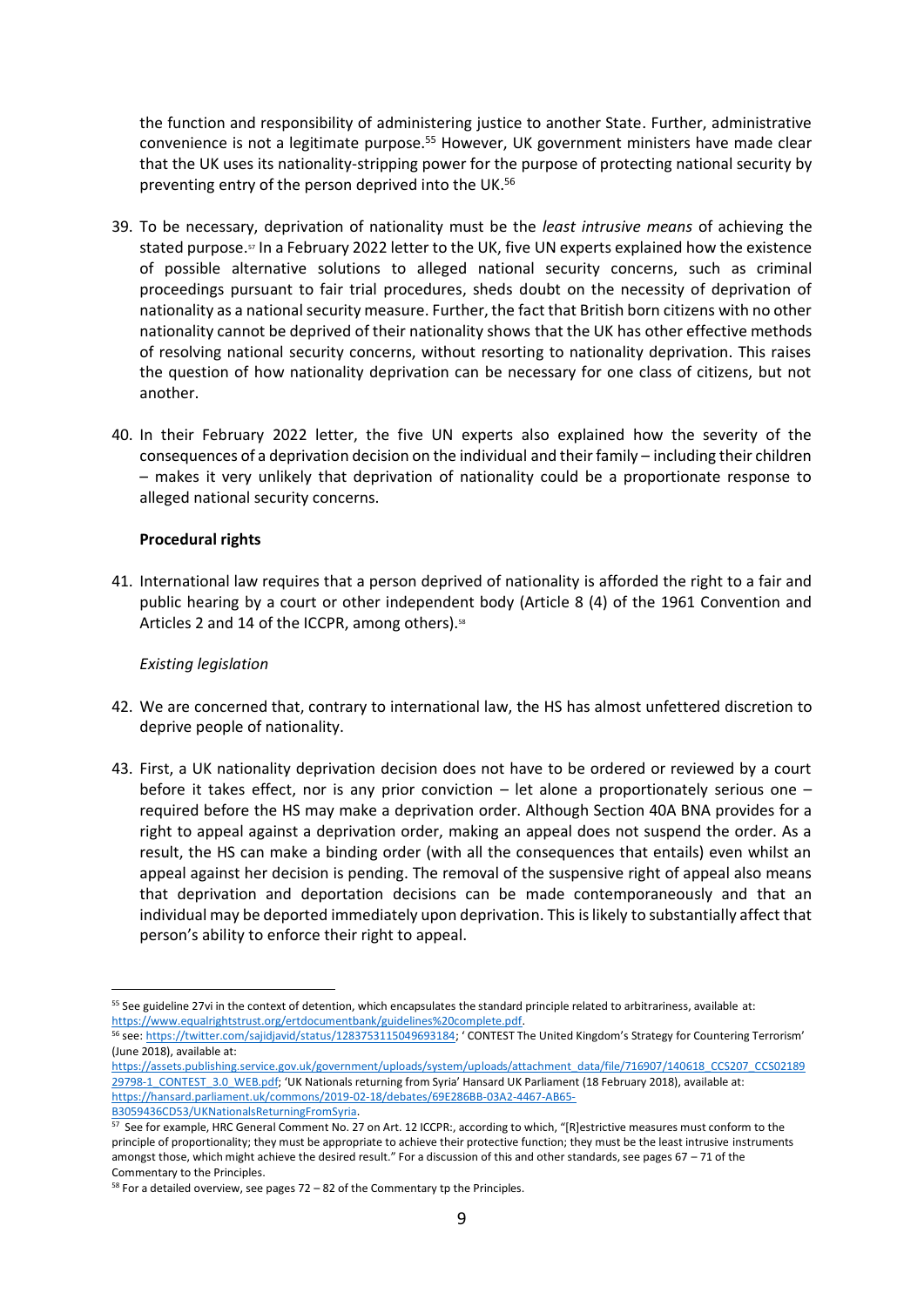- *44.* Second, most appeals against deprivations taken on grounds of national security will be heard by the Special Immigration Appeals Commission ('SIAC'), which can hear secret evidence in closed proceedings. This means the appellant does not have to be given the full reasons for the deprivation decision and the case can be heard in the absence of the appellant or any legal representative appointed by the appellant.<sup>59</sup> This is a significant deviation from international legal provisions, including Article 6 of the European Convention on Human Rights and Article 14 of the ICCPR. Legal experts indicate that, in practice, this secrecy makes it very difficult to challenge deprivation decisions. <sup>60</sup> In addition, SIAC's ability to review deprivation decisions is limited. The UK Supreme Court confirmed in *R (Begum) v. SIAC* that SIAC can only review the reasonableness of the HS's decision and may not assess for itself whether deprivation was 'conducive to the public good'.
- 45. Third, we are concerned that, in practice, the right to appeal is often not enforceable as many deprivation decisions are taken when the person has travelled outside of the UK.<sup>61</sup> It is much more difficult for those outside the UK to access legal representation and provide evidence to challenge a deprivation decision before UK courts. As a result of the Supreme Court's judgment in *Begum,* a person deprived of nationality does not necessarily have a right to return to the UK to challenge the deprivation. This is so even where the person deprived cannot mount an effective appeal from outside of the UK. As a result, we are deeply concerned that the right to appeal against a deprivation decision is rendered purely illusory in many cases.

*Government proposals to expand powers under Clause 9, Nationality and Borders Bill*

- 46. If enacted, Clause 9 of the Nationality and Borders Bill<sup>62</sup> would empower the HS to deprive a person of their British nationality without giving them notice in a range of circumstances. This would mean that a person may not even be aware that their nationality has been stripped from them, creating a greater risk that deprivations of nationality resulting in statelessness, or based on discriminatory grounds, will go unchallenged and unremedied.
- 47. People cannot appeal against decisions they are unaware of and, by the time someone finds out about a decision taken well in advance, it may be far more difficult for them to appeal, for example because crucial evidence has been lost due to the passage of time or because the person is in a more precarious or dangerous situation. With respect to the latter situation, this is exactly the case for women deprived of their British citizenship whilst detained in camps in northeast Syria.
- 48. On 28 February 2022, the House of Lords voted against the inclusion of Clause 9 in the Nationality and Borders Bill, reflecting the serious concern about its damaging and disproportionate nature among crucial decision makers.<sup>63</sup> However, on 22 March 2022, the House of Commons voted the House of Lords amendment down.<sup>64</sup> Thus, at the time this submission is made, it is unclear whether Clause 9 will be enacted into UK law.

#### **Avoidance of statelessness**

<sup>64</sup> 'Nationality and Borders Bill: Volume 711: debated on Tuesday 22 March 2022, available at:

<sup>&</sup>lt;sup>59</sup> The Special Immigration Appeals Commission (Procedure) Rules 2003, SI 2003/1034, available at:

[https://assets.publishing.service.gov.uk/government/uploads/system/uploads/attachment\\_data/file/421503/Consolidated\\_text\\_of\\_SIAC\\_](https://assets.publishing.service.gov.uk/government/uploads/system/uploads/attachment_data/file/421503/Consolidated_text_of_SIAC_Rules_2003.pdf) [Rules\\_2003.pdf.](https://assets.publishing.service.gov.uk/government/uploads/system/uploads/attachment_data/file/421503/Consolidated_text_of_SIAC_Rules_2003.pdf)

<sup>60</sup> [https://ukhumanrightsblog.com/wp-content/uploads/2021/06/THE-OUSELEY-REVIEW-SAs-Submission-FINAL.pdf.](https://ukhumanrightsblog.com/wp-content/uploads/2021/06/THE-OUSELEY-REVIEW-SAs-Submission-FINAL.pdf) 

<sup>61</sup> Ibid; Alice Ross & Patrick Galey, 'Rise in citizenship-stripping as government cracks down on UK fighters in Syria' *Bureau of Investigative Journalism* (23 December 2013): of the 37 deprivation orders issued between 2010 and 2013, all but two were issued whilst the individual was abroad.

<sup>62</sup> Nationality and Borders Bill' (2021) UK Government, available at: [https://bills.parliament.uk/bills/3023.](https://bills.parliament.uk/bills/3023)

<sup>&</sup>lt;sup>63</sup> 'Nationality and Borders Bill: Volume 819: debated on Monday 28 February 2022', available at: [https://hansard.parliament.uk/Lords/2022-02-28/debates/DB808D67-CC61-45F1-8D46-B14B42CBB2E9/NationalityAndBordersBill.](https://hansard.parliament.uk/Lords/2022-02-28/debates/DB808D67-CC61-45F1-8D46-B14B42CBB2E9/NationalityAndBordersBill)

[https://hansard.parliament.uk/commons/2022-03-22/debates/FA4FBF36-5168-4B9B-8C7E-09D2AAC33C39/NationalityAndBordersBill.](https://hansard.parliament.uk/commons/2022-03-22/debates/FA4FBF36-5168-4B9B-8C7E-09D2AAC33C39/NationalityAndBordersBill)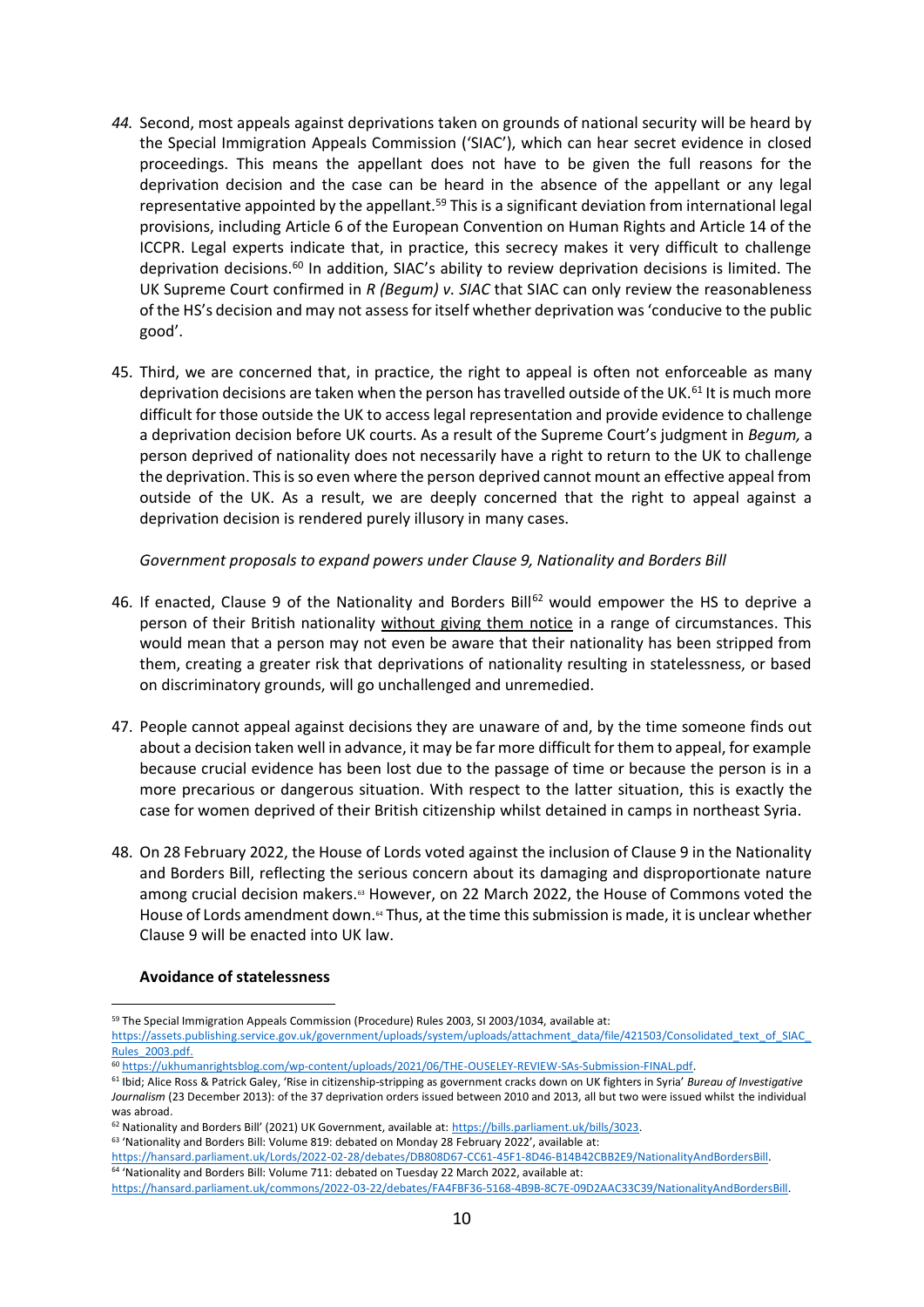- 49. International law prohibits deprivation of nationality where such deprivation would render a person stateless.<sup>®</sup> This prohibition is formally incorporated into domestic UK law through Section 40 (4) BNA, which provides that the HS 'may not make an order under subsection (2) if he is satisfied that the order would make a person stateless'.
- 50. However, we are concerned about a legal carve-out from this formal rule, which permits the HS to deprive *naturalised* British citizens of their British nationality where the HS has reasonable grounds for believing that the person could *become* a citizen of another state – whether or not they would actually be successful in obtaining such citizenship.<sup>66</sup> This is contrary to the 1961 Convention. The UNHCR Guidelines suggest that the assessment of whether deprivation of nationality will render a person stateless must consider whether, *at the point of deprivation*, the individual is considered a national under the operation of another country's law, rather than speculating as to possible future citizenship acquisition.<sup>67</sup>
- 51. In addition, UK courts have held that the burden of proof is on the individual deprived of their nationality to establish that they could *not* become a citizen of another State.<sup>68</sup> This runs contrary to UNHCR Guidelines, which establish that deprivation procedures that 'place the burden of proof solely on the individual to prove statelessness' are likely to be inconsistent with Article 8 of the 1961 Convention.<sup>69</sup>
- 52. We are also concerned that the UK has, in practice, rendered people stateless by depriving them of nationality. In the past years, UK courts have decided that some of the HS's orders to deprive people of British nationality were unlawful on the basis that they made the person stateless.<sup>70</sup>
- 53. Furthermore, even where a deprivation decision does not formally leave a person stateless, the loss of British nationality 'may nevertheless have a profound effect upon her life, especially where her alternative nationality is one with which she has little real connection'.<sup>71</sup>

#### **Prohibition of discrimination**

<sup>&</sup>lt;sup>65</sup> Article 8 (1) 1961 Convention; see also Principle 5, Deprivation Principles, and pages 37 – 40 of the Commentary to the Principles.

<sup>&</sup>lt;sup>66</sup> Section 40(4A) of the 1981 Act says that statelessness "does not prevent" the Secretary of State from making a deprivation order, if: (a) "the citizenship status results from the person's naturalisation and (b) "the Secretary of State is satisfied that the deprivation is conducive to the public good because the person, while having that citizenship status, has conducted him or herself in a manner which is seriously prejudicial to the vital interests of the United Kingdom, any of the Islands, or any British overseas territory, and the Secretary of State has reasonable grounds for believing that the person is able, under the law of a country or territory outside the United Kingdom, to become a national of such a country or territory".

<sup>67</sup> UNHCR, Guidelines on Statelessness No. 5: Loss and Deprivation of Nationality under Articles 5-9 of the 1961 Convention on the Reduction of Statelessness, ("UNHCR Guidelines No. 5") (May 2020) available at: https://www.refworld.org/docid/5ec5640c4.html, para. 5.

<sup>&</sup>lt;sup>68</sup> In *Hashi v SSHD*, the question of whether Hashi would be stateless rested on the question of whether he had Somali citizenship at the time of deprivation, which depended on whether a particular Charter was or was not in force (which was unclear). SIAC ruled that it was the "*preferable view"* that he had not lost his Somali citizenship upon acquiring UK nationality, and that it was "*probable*" that he regained it. The requirement that the individual prove that he is stateless is a much higher bar than the standard for the HS to be satisfied on reasonable grounds. Furthermore, in *Pham v SSHD*, the Supreme Court again ruled that Pham had the possibility of Vietnamese nationality at the date of the deprivation. This was despite the fact that the Vietnamese legislation on dual-citizenship is deliberately ambiguous (so as to allow the executive to make whatever decisions it wishes) and the government subsequently declined to accept him as a Vietnamese citizen. Nonetheless, at the time of the deprivation, the government had not made any decision, and so the HS was satisfied that they had reasonable grounds that Pham could become a national. *Hashi v SSHD [2016] EWCA Civ 1136; Pham v UK* ([2015] UKSC 19, available at: [https://www.supremecourt.uk/cases/docs/uksc-2013-0150-judgment.pdf.](https://www.supremecourt.uk/cases/docs/uksc-2013-0150-judgment.pdf)

<sup>69</sup> UNHCR, '*Guidelines on Statelessness No. 5: Loss and Deprivation of Nationality under Articles 5-9 of the 1961 Convention on the Reduction of Statelessness'*, (May 2020), HCR/GS/20/05, available at[: https://www.refworld.org/docid/5ec5640c4.html.](https://www.refworld.org/docid/5ec5640c4.html) <sup>70</sup> *C3, C4, C7 v. SSHD* (appeals nos. SC/167/2020; SC/168/2020; SC/171/2020).

<sup>&</sup>lt;sup>71</sup> R (Begum) v. Special Immigration Appeals Commission and Secretary of State for the Home Department [2021] UKSC 7 [94].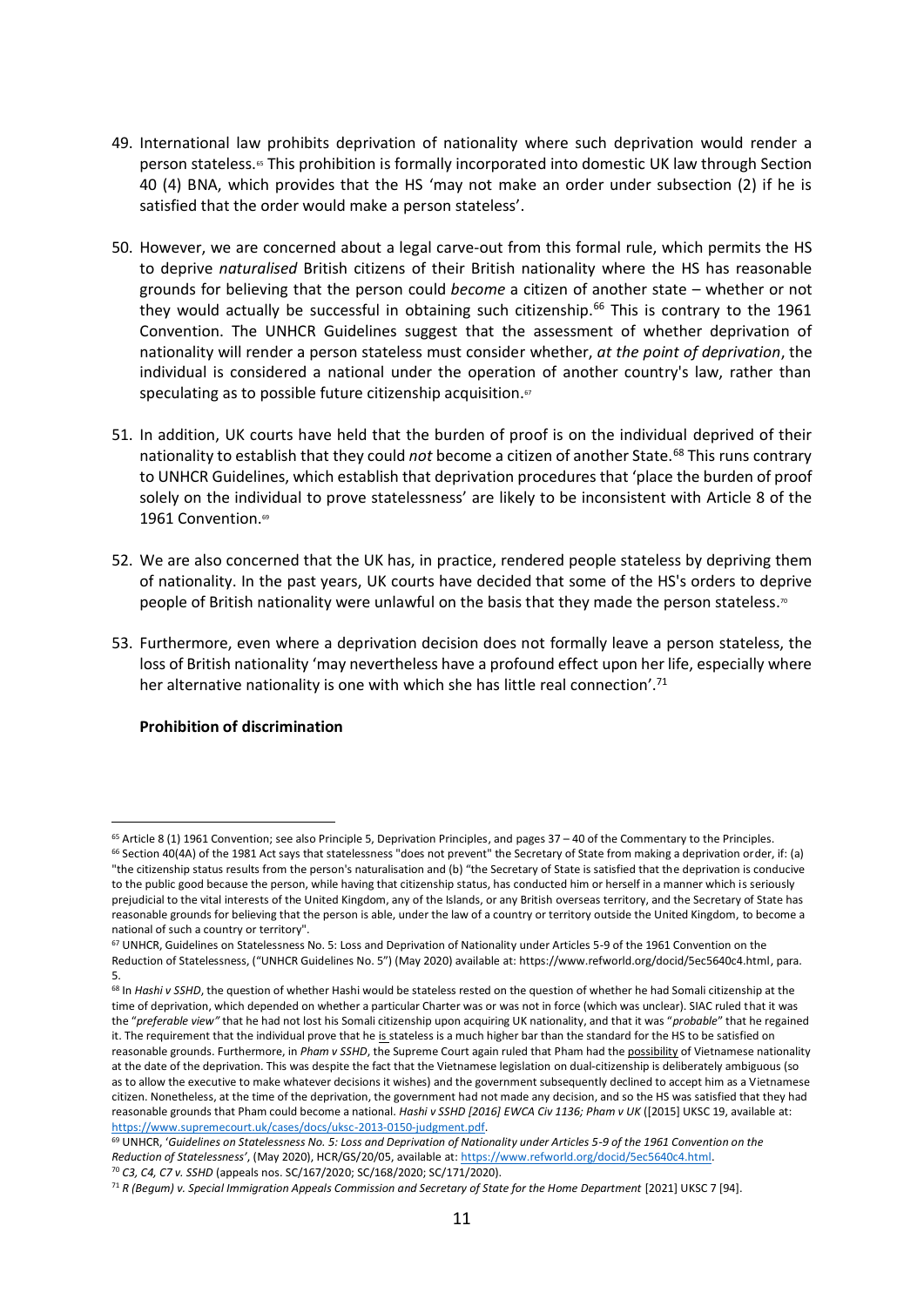- 54. International law prohibits deprivation of nationality based on discriminatory grounds, including race, colour, ethnicity, social origin, religion, sex or language (Article 9 1961 Convention, Article 26 ICCPR, and Article 5 Convention on the Elimination of Racial Discrimination, among others).
- 55. We are concerned about the inherent discriminatory potential of the UK's nationality-stripping powers, given their vagueness and the lack of independent authorisation, as well as the disproportionate impact of the powers, in practice, on people from non-white racial and ethnic backgrounds – especially people from Muslim and migrant communities. The dangers of inbuilt discrimination in deprivation powers has been recognised by other states such as Chile $^2$  and Canada. <sup>73</sup> Both countries have recently repealed legislation allowing deprivation of nationality of dual citizens due to concerns that such provisions violate anti-discrimination norms.
- 56. We are concerned that the difference in treatment between *naturalised* British citizens (who can be rendered stateless under Section 40 (4A) BNA), and *British-born* citizens (who cannot be rendered stateless, according to Section 40 (4) BNA) amounts to *direct* discrimination on the basis of national or social origin, and *indirect* discrimination on the basis of racial, ethnic or religious grounds.
- *57.* In addition, we are concerned that the difference in treatment between British-born nationals with potential *dual nationality* (who may be deprived of their British nationality on the basis that to do so would not leave them stateless) and British-born nationals *without another potential nationality* (who may not be deprived of their British nationality as doing so would leave them stateless) amounts to indirect discrimination.
- *58.* In effect, domestic legislation creates three tiers of nationality: (1) British-born mono-nationals, who have the most secure citizenship, (2) British-born and naturalised dual-nationals, who may be deprived of citizenship on the basis that they will not be rendered stateless, and (3) naturalised British citizens who have no other nationality, who may be rendered stateless through nationality deprivation.
- 59. As a result, nationality deprivation is likely to disproportionately affect people from non-white racial and ethnic backgrounds, as they are more likely to have or be eligible for another nationality based on their parents' or grandparents' country of origin*.* <sup>74</sup> A statistical analysis by the New Statesman of data released by the Office for National Statistics found that two in five people from a non-white ethnic background (41%) are likely to be eligible for nationality deprivation under the UK's current laws and policies, compared with only one in 20 people the government classifies as white (5%).<sup>75</sup>
- 60. In addition, although the government has never published deprivation figures disaggregated by ethnicity or religion, the Bureau of Investigative Journalism found in February 2013 that 16 of the

 $72$  Institute on Statelessness and Inclusion & Global Citizenship Observatory (2022), available at: [https://files.institutesi.org/Instrumentalising\\_Citizenship\\_Global\\_Trends\\_Report.pdf.](https://files.institutesi.org/Instrumentalising_Citizenship_Global_Trends_Report.pdf) p. 25.

<sup>73</sup> Benton and Bonalescu-Bogdan, 'Foreign fighters: Will revoking citizenship mitigate the threat*?*' (April 2019) Migration Policy Institute, available at[: https://www.migrationpolicy.org/article/foreign-fighters-will-revoking-citizenship-mitigate-threat](https://www.migrationpolicy.org/article/foreign-fighters-will-revoking-citizenship-mitigate-threat).; Forcese, 'A tale of two citizenships: citizenship revocation for "traitors and terrorists"' (2019), *Queens Law Journal* 39:2, available at: [https://papers.ssrn.com/sol3/papers.cfm?abstract\\_id=2434594.](https://papers.ssrn.com/sol3/papers.cfm?abstract_id=2434594)

<sup>&</sup>lt;sup>74</sup> JCHR 24th report of 2005-06, Appendix 4, available at: https://publications.parliament.uk/pa/jt200506/jtselect/jtrights/240/24013.htm, para 68.

<sup>75</sup> 'British Citizenship of six million people could be jeopardised by Home Office Plans' *New Statesman* (1 December 2021), available at: [https://www.newstatesman.com/politics/2021/12/exclusive-british-citizenship-of-six-million-people-could-be-jeopardised-by-home](https://www.newstatesman.com/politics/2021/12/exclusive-british-citizenship-of-six-million-people-could-be-jeopardised-by-home-office-plans?mc_cid=d501f0a75a&mc_eid=UNIQID)[office-plans?mc\\_cid=d501f0a75a&mc\\_eid=UNIQID.](https://www.newstatesman.com/politics/2021/12/exclusive-british-citizenship-of-six-million-people-could-be-jeopardised-by-home-office-plans?mc_cid=d501f0a75a&mc_eid=UNIQID)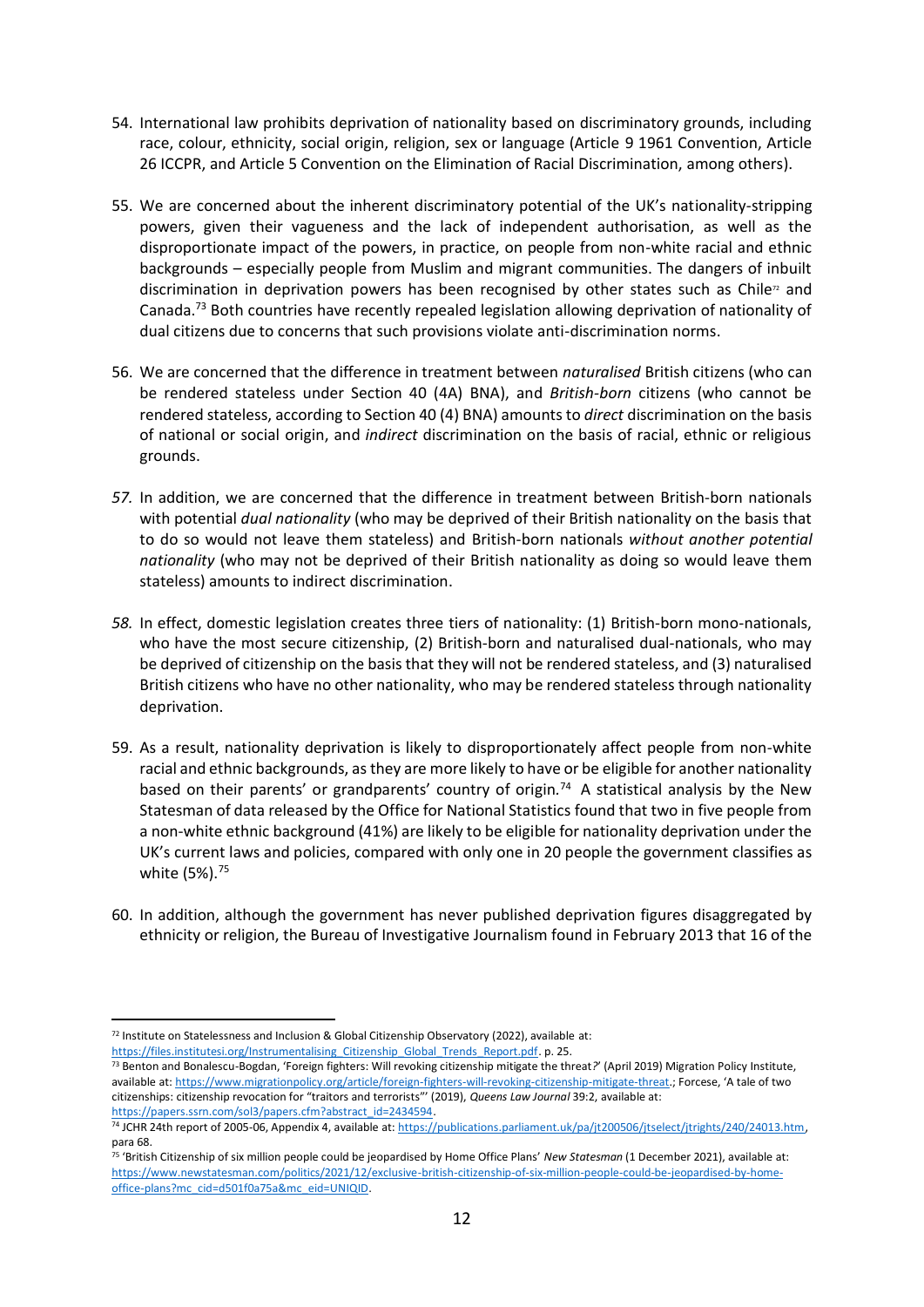18 individuals deprived between 2003 and 2013 were Muslims. *<sup>76</sup>* It is of potential legal significance that the UK did not use nationality-stripping as a national security measure in the context of the serious and deadly conflict in Northern Ireland, even at the height of the 'Troubles', but has increasingly used it as a counter-terrorism measure since 9/11 – and particularly against British nationals seeking to return from Syria. This difference in treatment prompts concern that the deprivation of citizenship of British Muslims is motivated by political and/or discriminatory factors.

61. In their February 2022 letter to the UK government, the five UN experts expressed their concern that the UK's nationality deprivation powers may be used disproportionately against people from Muslim communities on the basis that the UK's counter-terrorism laws and policies have 'created an atmosphere of suspicion towards members of Muslim communities' and have encouraged 'impermissible racial, ethnic or religious profiling'. <sup>77</sup> Following her visit to the UK in April and May 2018, the Special Rapporteur on contemporary forms of racism, racial discrimiantion, xenophobia and related intolerance reported that she had received information indicating that sustained and pervasive discourses vilifying Islam and Muslims persists in the British media and even among the political leadership, and that recent counter-terroism laws and policies have vastly exacerbated Islamophobic sentiment.<sup>78</sup>

#### **G. Recommendations**

- 62. On the basis of the evidence and analysis presented above, we call on reviewing States to recommend that the UK:
	- I. Protect everyone's right to a nationality, and ensure that national laws comply with international obligations as consolidated in the Principles on Deprivation of Nationality in a National Security Context, which prohibit the arbitrary and discriminatory deprivation of nationality, require the avoidance of statelessness and adherence to procedural safeguards and fair procedure rights.
	- II. Reform its laws on nationality deprivation to bring them in line with international standards and principles of natural justice, including:
		- A. By repealing the 'conducive to the public good' criterion and replacing it with a criterion which is clear and precise, which has a purpose considered legitimate under international law, and which complies with the requirements of necessity and proportionality;
		- B. By requiring that a court must review the Home Secretary's decision to deprive someone of nationality before that decision can take effect, by only permitting deprivation of nationality pursuant to a sufficiently serious criminal conviction, and by reinstating the suspensive right of appeal;
		- C. By ensuring that appeal proceedings meet the international standards required of fair procedures, including having full powers to review deprivation decisions;

<sup>76</sup> '"Medieval exile": the 42 Britons stripped of their citizenship', *Bureau of Investigative Journalism* (26 February 2013), available at: [https://www.thebureauinvestigates.com/stories/2013-02-26/medieval-exile-the-42-britons-stripped-of-their-citizenship.](https://www.thebureauinvestigates.com/stories/2013-02-26/medieval-exile-the-42-britons-stripped-of-their-citizenship) These numbers derive from the cases for which the Bureau of Investigative Journalism has information on. Furthermore, the 2018 government transparency report contained the statement 'Deprivation is particularly important in helping prevent the return to the UK of certain dualnational British citizens involved in terrorism-related activity in Syria or Iraq', indicating that most if not all of the comparatively large number of deprivations in 2016 and the very large number in 2017 were of Muslims.

<sup>77</sup> Letter by the Mandates of the Special Rapporteur on contemporary forms of racism, racial discrimination, xenophobia and related intolerance; the Special Rapporteur on the promotion and protection of human rights and fundamental freedoms while countering terrorism; the Special Rapporteur on torture and other cruel, inhuman or degrading treatment or punishment; the Special Rapporteur on trafficking in persons, especially women and children and the Working Group on discrimination against women and girls to the UK government, (11 February 2022), available at:

[https://spcommreports.ohchr.org/TMResultsBase/DownLoadPublicCommunicationFile?gId=27073.](https://spcommreports.ohchr.org/TMResultsBase/DownLoadPublicCommunicationFile?gId=27073)

<sup>&</sup>lt;sup>78</sup> 'Visit to the United Kingdom of Great Britain and Northern Ireland Report of the Special Rapporteur on contemporary forms of racism, racial discrimination, xenophobia and related intolerance' A/HRC/41/54/Add.2 (27 May 2019), available at: [https://documents-dds-ny.un.org/doc/UNDOC/GEN/G19/148/21/PDF/G1914821.pdf?OpenElement.](https://documents-dds-ny.un.org/doc/UNDOC/GEN/G19/148/21/PDF/G1914821.pdf?OpenElement)